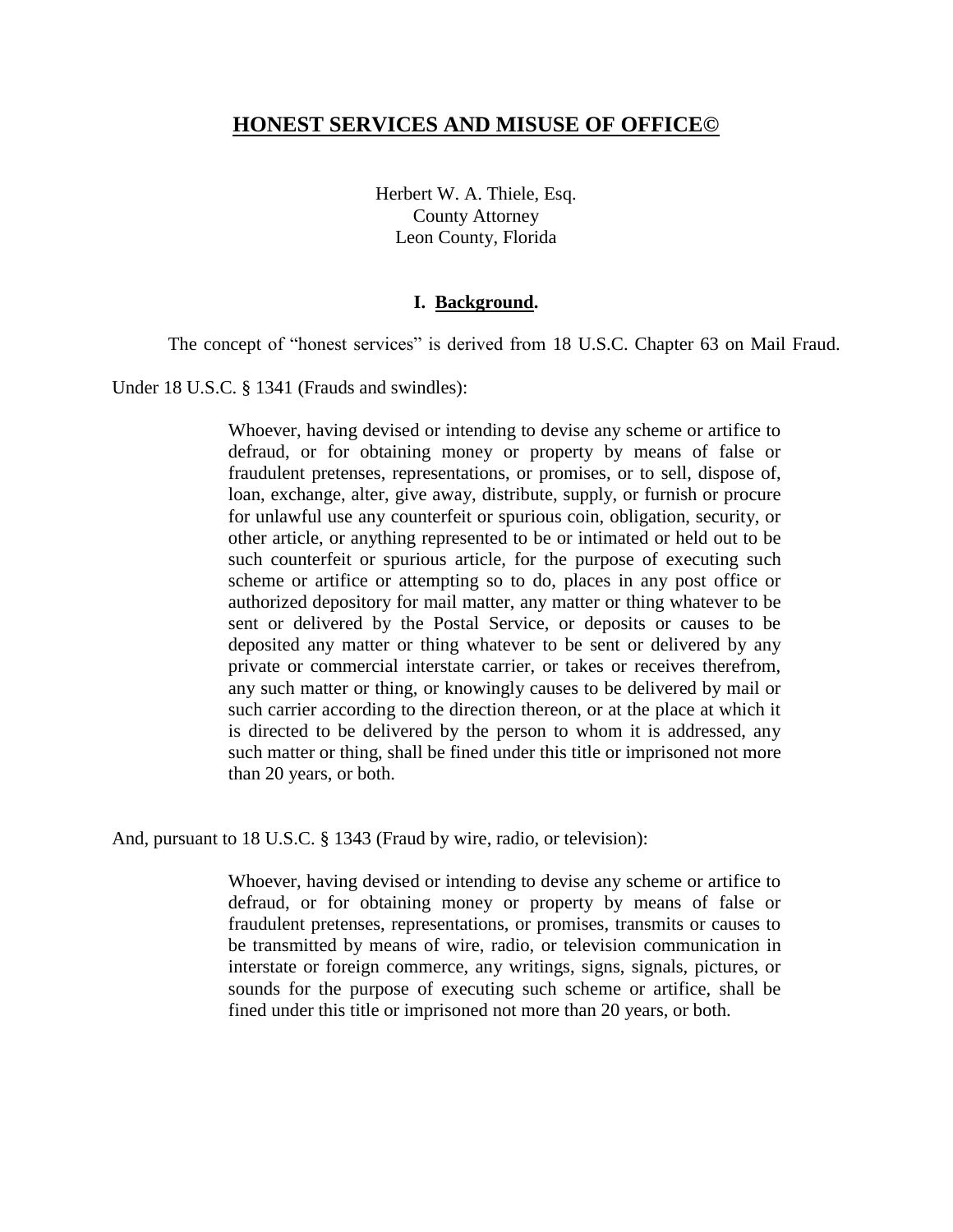The phrase utilized in both §§ 1341 and 1343, "scheme or artifice to defraud," was defined by Congress in 1988 as "a scheme or artifice to deprive another of the intangible right of *honest services*." 18 U.S.C. § 1346. (Emphasis supplied.)

Congress specifically enacted 18 U.S.C. § 1346 (Definition of "scheme or artifice to defraud") in 1988 in reaction to the U.S. Supreme Court decision rendered one year earlier in the case of McNally v. United States, 483 U.S. 350 (1987). In the McNally decision, the U.S. Supreme Court overruled a long line of lower court decisions when it determined that a former public official in the Commonwealth of Kentucky and a private citizen could not be convicted of mail fraud concerning a kickback scheme to require an insurance agent, which provided insurance for the state, to share commissions with certain agencies in which the defendants had an interest, because 18 U.S.C. § 1341 did not prohibit schemes to defraud citizens of their intangible rights to honest and impartial government. However, in enacting 18 U.S.C. § 1346, it was explained by members of Congress that the purpose of the legislation was to overturn the McNally decision and restore the "honest services" mail fraud provision which existed prior to the McNally case. See Joshua A Kobrin, Note, ["Betraying Honest Services: Theories of Trust](http://web2.westlaw.com/find/default.wl?vc=0&ordoc=0338338372&rp=%2ffind%2fdefault.wl&DB=148305&SerialNum=0314335600&FindType=Y&ReferencePositionType=S&ReferencePosition=794&AP=&fn=_top&utid=%7b9E1A6E89-9F80-4C19-9736-91A14DAEFFEE%7d&rs=WLW8.07&mt=Florida&vr=2.0&sv=Split)  [and Betrayal Applied to the Mail Fraud Statute and § 1346,"](http://web2.westlaw.com/find/default.wl?vc=0&ordoc=0338338372&rp=%2ffind%2fdefault.wl&DB=148305&SerialNum=0314335600&FindType=Y&ReferencePositionType=S&ReferencePosition=794&AP=&fn=_top&utid=%7b9E1A6E89-9F80-4C19-9736-91A14DAEFFEE%7d&rs=WLW8.07&mt=Florida&vr=2.0&sv=Split) 61 N.Y.U. ANN. SURV. AM. L. [779, 814 \(2006](http://web2.westlaw.com/find/default.wl?vc=0&ordoc=0338338372&rp=%2ffind%2fdefault.wl&DB=148305&SerialNum=0314335600&FindType=Y&ReferencePositionType=S&ReferencePosition=794&AP=&fn=_top&utid=%7b9E1A6E89-9F80-4C19-9736-91A14DAEFFEE%7d&rs=WLW8.07&mt=Florida&vr=2.0&sv=Split)). See also United States v. Sawyer, 85 F.3d 713, 723 (1<sup>st</sup> Cir. 1996) ("We have recognized that § 1346 was intended to overturn McNally"); United States v. Walker, 490 F.3d 1282, 1297 n. 16 ( $11<sup>th</sup>$  Cir. 2007) (the honest services amendment was enacted to override McNally).

Although the term "honest services" is not defined in the statute, the statute (18 U.S.C. § 1346) has nevertheless withstood numerous challenges for unconstitutional vagueness. In fact, last year the statute withstood such a challenge. On June 24, 2010, the U.S. Supreme Court

2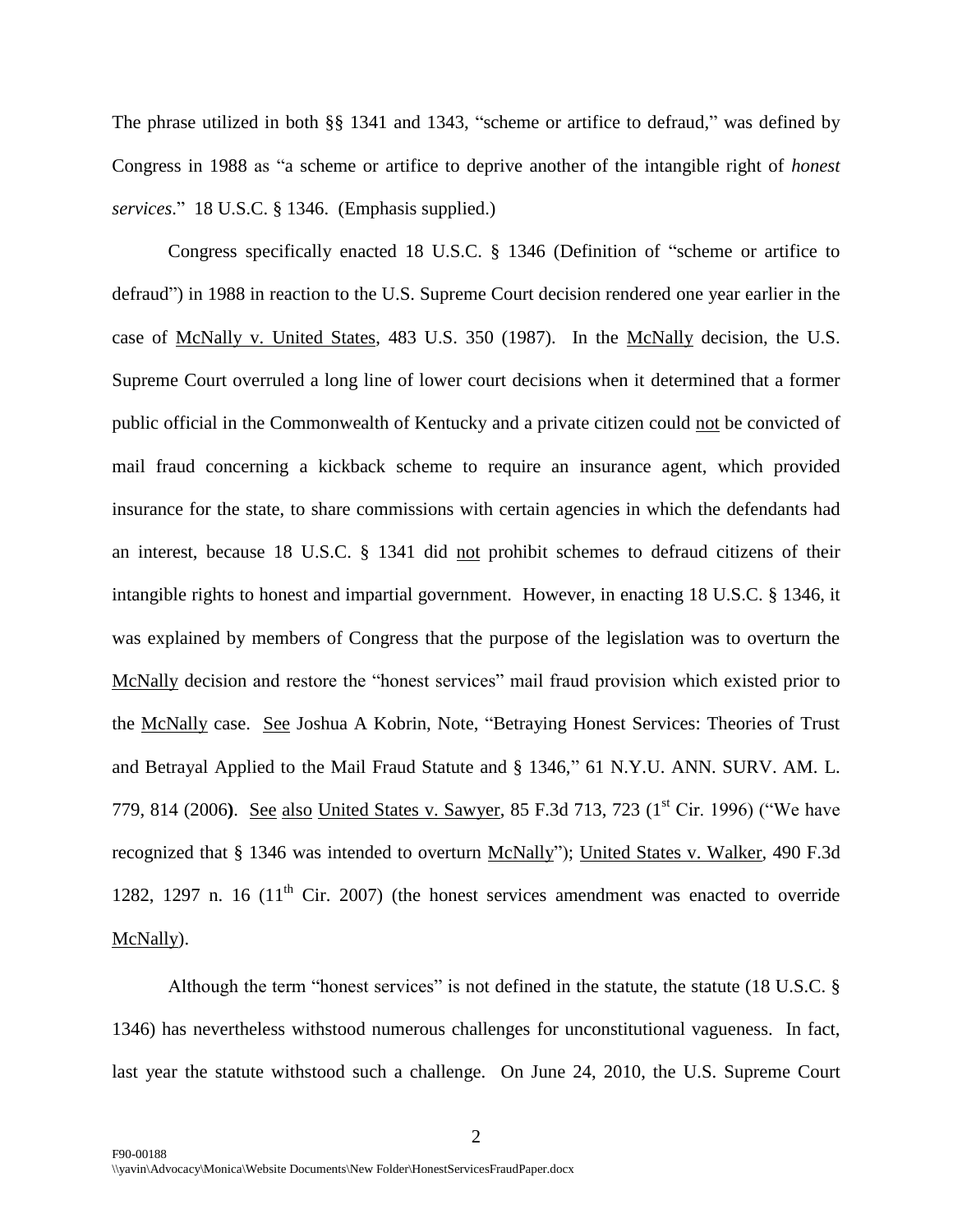issued a landmark decision in the case of Skilling v. United States, 130 S. Ct. 2896 (2010), holding that § 1346 was not unconstitutionally vague when properly confined to bribery and kickback schemes. However, the Court found that the nondisclosure of a conflict of interest (also known as undisclosed "self-dealing") was not a violation of the honest services fraud statute. Therefore, although the scope of honest services fraud was narrowed by the Supreme Court, the law was still found to be constitutional.

#### **II. Honest Services Fraud Pre-***Skilling*

The following is an overview of a few cases that attempted to define honest services fraud, prior to the U.S. Supreme Court's decision in the **Skilling** case.

The Fifth District Court of Appeals stated in the case of United States v. Brumley, 116 F.3d 728, 734 (5<sup>th</sup> Cir. 1997), cert. den. 118 S.Ct. 625 (1997), that:

> "[H]onest services" contemplates that in rendering some particular service or services, the defendant was conscious of the fact that his actions were something less than in the best interests of the employer-or that he consciously contemplated or intended such actions. For example, something close to bribery. If the employee renders all the services his position calls for, and if these and all other services rendered by him are just the services which would be rendered by a totally faithful employee, and if the scheme does not contemplate otherwise, there has been no deprivation of honest services.

The Eleventh Circuit Court of Appeals stated in United States v. Walker, 490 F.3d 1282,

1297 (11<sup>th</sup> Cir. 2007) (citations in text), that:

The term "honest services" is not defined in the statute, but we have found that "when a political official uses his office for personal gain, he deprives his constituents of their right to have him perform his official duties in their best interest." *United States v*. *Lopez*-*Lukis*, [102 F.3d](http://web2.westlaw.com/find/default.wl?tf=-1&rs=WLW8.07&referencepositiontype=S&serialnum=1996277140&fn=_top&sv=Split&referenceposition=1169&findtype=Y&tc=-1&ordoc=2012642784&db=506&utid=%7b9E1A6E89-9F80-4C19-9736-91A14DAEFFEE%7d&vr=2.0&rp=%2ffind%2fdefault.wl&mt=Florida)  [1164, 1169 \(11th Cir.1997\).](http://web2.westlaw.com/find/default.wl?tf=-1&rs=WLW8.07&referencepositiontype=S&serialnum=1996277140&fn=_top&sv=Split&referenceposition=1169&findtype=Y&tc=-1&ordoc=2012642784&db=506&utid=%7b9E1A6E89-9F80-4C19-9736-91A14DAEFFEE%7d&vr=2.0&rp=%2ffind%2fdefault.wl&mt=Florida) "Public officials inherently owe a fiduciary duty to the public to make governmental decisions in the public's best interest." *United States v. deVegter,* [198 F.3d 1324, 1328 \(11th](http://web2.westlaw.com/find/default.wl?tf=-1&rs=WLW8.07&referencepositiontype=S&serialnum=1999284304&fn=_top&sv=Split&referenceposition=1328&findtype=Y&tc=-1&ordoc=2012642784&db=506&utid=%7b9E1A6E89-9F80-4C19-9736-91A14DAEFFEE%7d&vr=2.0&rp=%2ffind%2fdefault.wl&mt=Florida)  [Cir.1999\).](http://web2.westlaw.com/find/default.wl?tf=-1&rs=WLW8.07&referencepositiontype=S&serialnum=1999284304&fn=_top&sv=Split&referenceposition=1328&findtype=Y&tc=-1&ordoc=2012642784&db=506&utid=%7b9E1A6E89-9F80-4C19-9736-91A14DAEFFEE%7d&vr=2.0&rp=%2ffind%2fdefault.wl&mt=Florida) "If an official instead secretly makes his decision based on his own personal interests-as when an official accepts a bribe or personally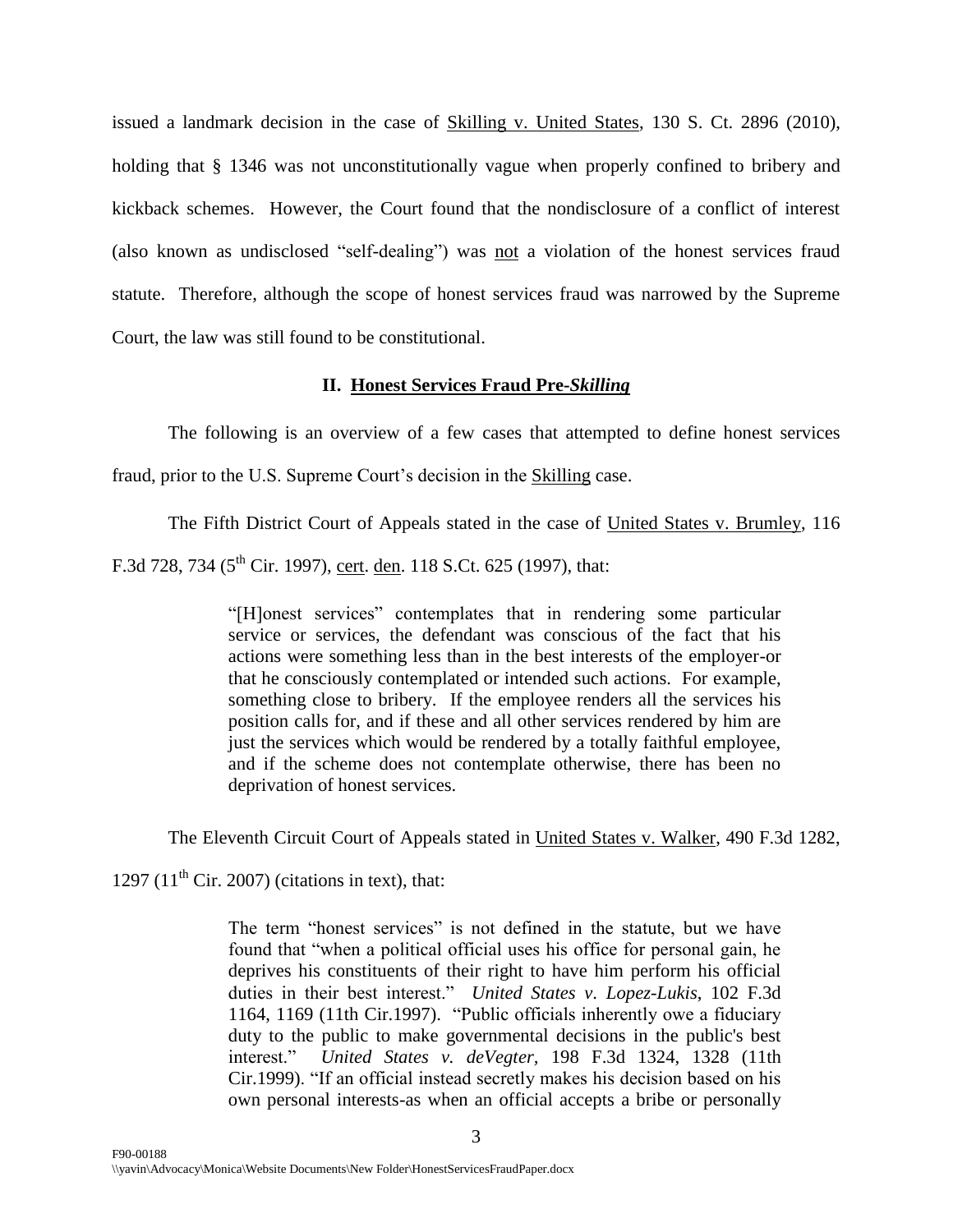benefits from an undisclosed conflict of interest," the official has deprived the public of his honest services. *Lopez-Lukis,* [102 F.3d at](http://web2.westlaw.com/find/default.wl?tf=-1&rs=WLW8.07&referencepositiontype=S&serialnum=1996277140&fn=_top&sv=Split&referenceposition=1169&findtype=Y&tc=-1&ordoc=2012642784&db=506&utid=%7b9E1A6E89-9F80-4C19-9736-91A14DAEFFEE%7d&vr=2.0&rp=%2ffind%2fdefault.wl&mt=Florida)  [1169.](http://web2.westlaw.com/find/default.wl?tf=-1&rs=WLW8.07&referencepositiontype=S&serialnum=1996277140&fn=_top&sv=Split&referenceposition=1169&findtype=Y&tc=-1&ordoc=2012642784&db=506&utid=%7b9E1A6E89-9F80-4C19-9736-91A14DAEFFEE%7d&vr=2.0&rp=%2ffind%2fdefault.wl&mt=Florida)

As set forth in the case of United States v. Mangiardi, 962 F. Supp. 49, 51 (M.D. Penn.

1997), aff"d 202 F.3d 255 (3rd Cir. 1999), cert. den. 529 U.S. 1060 (2000):

The typical case of honest services fraud is that the public is not getting what it deserves: honest, faithful, disinterested service from a public official. This concept applies whether the official is bribed or fails to disclose a conflict of interest. Finally, the scheme or artifice must lead to actual or intended actual injury. That is, the official must be performing a discretionary function which the scheme or artifice is intended to influence because it is the exercise of a discretionary function (the "service") which must be the target of the scheme.

(Citations omitted.)

In the case of United States v. Rybicki, 354 F.3d 124, 139 (2d Cir. 2003), the Second Circuit Court of Appeals found that in the private sector, honest services fraud cases fell into two groups: (a) cases involving bribes or kickbacks, and (b) cases involving self-dealing. "Self dealing" was defined to be a situation where an employee causes his or her employer to do business with an enterprise in which the employee has a secret interest, which is undisclosed to the employer. 354 F.3d at 140.

But, with the recent Skilling decision, the U.S. Supreme Court found that honest services fraud consisted only of bribes and kickback schemes, not undisclosed "self-dealing" or the nondisclosure of a conflict of interest.

### **III. The** *Skilling* **Case**

In 2010, the U.S. Supreme Court heard oral arguments in three high profile cases involving prominent public and private officials accused of honest services fraud. During these

4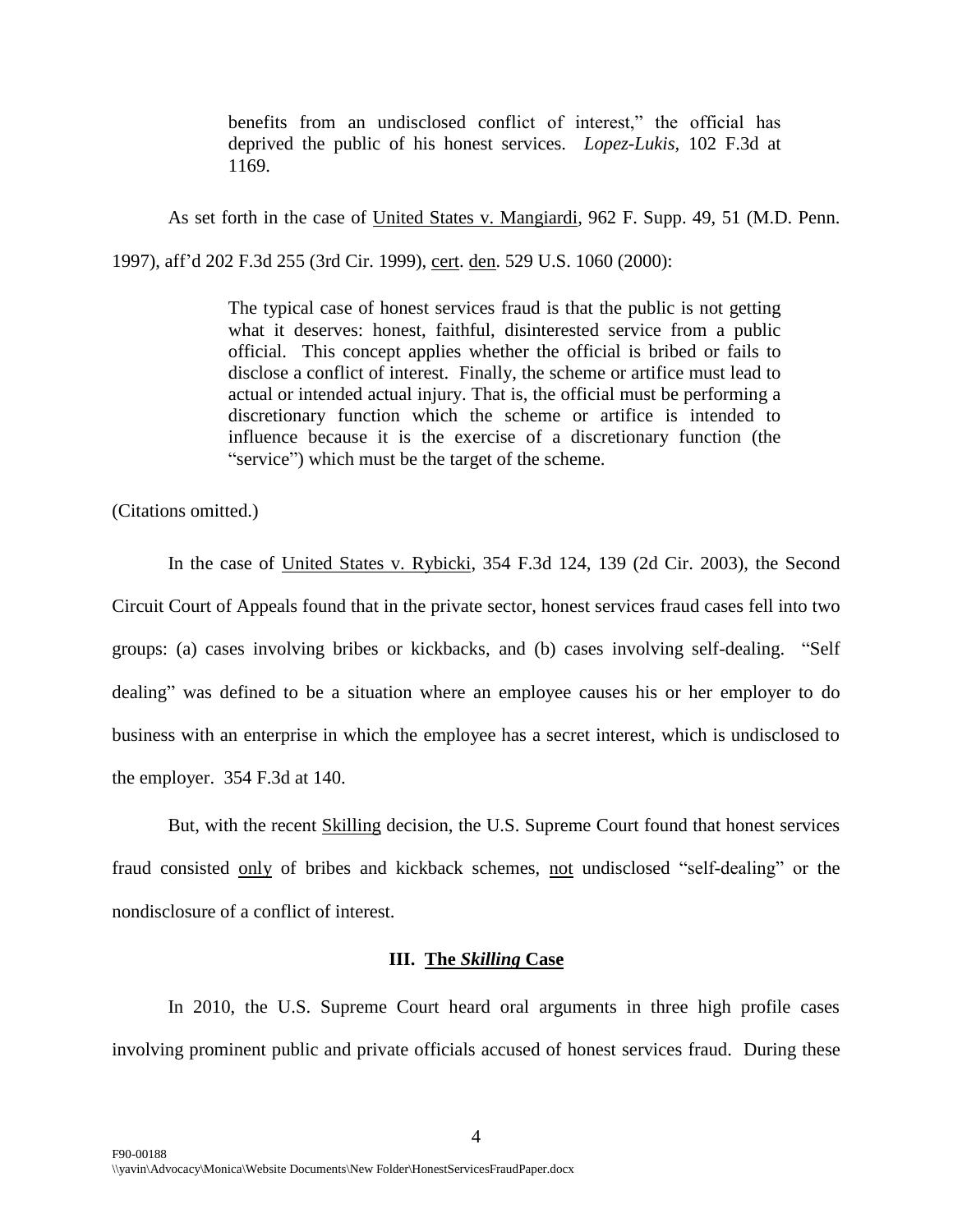hearings various justices reportedly made comments suggesting that the honest services law was vague and perhaps unconstitutional, with Justice Scalia reportedly calling the law "mush."

The first case heard by the Court, **Black v. United States (U.S. Supreme Court Case No.** 08-876), involved Conrad M. Black, former chairman of a media company which owned and published several newspapers, including the *Chicago Sun-Times* and *The Daily Telegraph* (in the U.K.). Mr. Black and other corporate officials were convicted of mail fraud and wire fraud for paying themselves bogus "noncompetition fees" and failing to disclose receipt of those fees to the company"s board of directors and audit committee. Mr. Black was also convicted of obstruction of justice, for hiding 13 boxes of company documents at his home. Mr. Black was sentenced to 78 months in prison.

The second case, Weyhrauch v. United States (U.S. Supreme Court Case No. 08-1196) involved former Alaska state representative Bruce Weyhrauch, who was charged with bribery, extortion, conspiracy and mail fraud, for allegedly seeking legal work with an oil services company that was lobbying the state to lower taxes on oil, and then failing to disclose his job search as a conflict of interest. He was convicted and sentenced to five years in prison.

Then, on March 1, 2010, the U.S. Supreme Court heard arguments in the case involving former Enron CEO Jeffrey K. Skilling (Skilling v. United States, U.S. Supreme Court Case No. 08-1394). At its height, Enron was the seventh largest revenue producing company in America and its stock sold at \$90 per share. However, after Enron crashed into bankruptcy in 2001, an elaborate conspiracy was uncovered whereby officials at Enron were found to have overstated the company"s financial position, which propped Enron"s stock prices at artificially high levels. It was alleged by the government that Mr. Skilling personally profited from the conspiracy, and netted \$89 million from the sale of his Enron shares prior to the collapse of the company. Mr.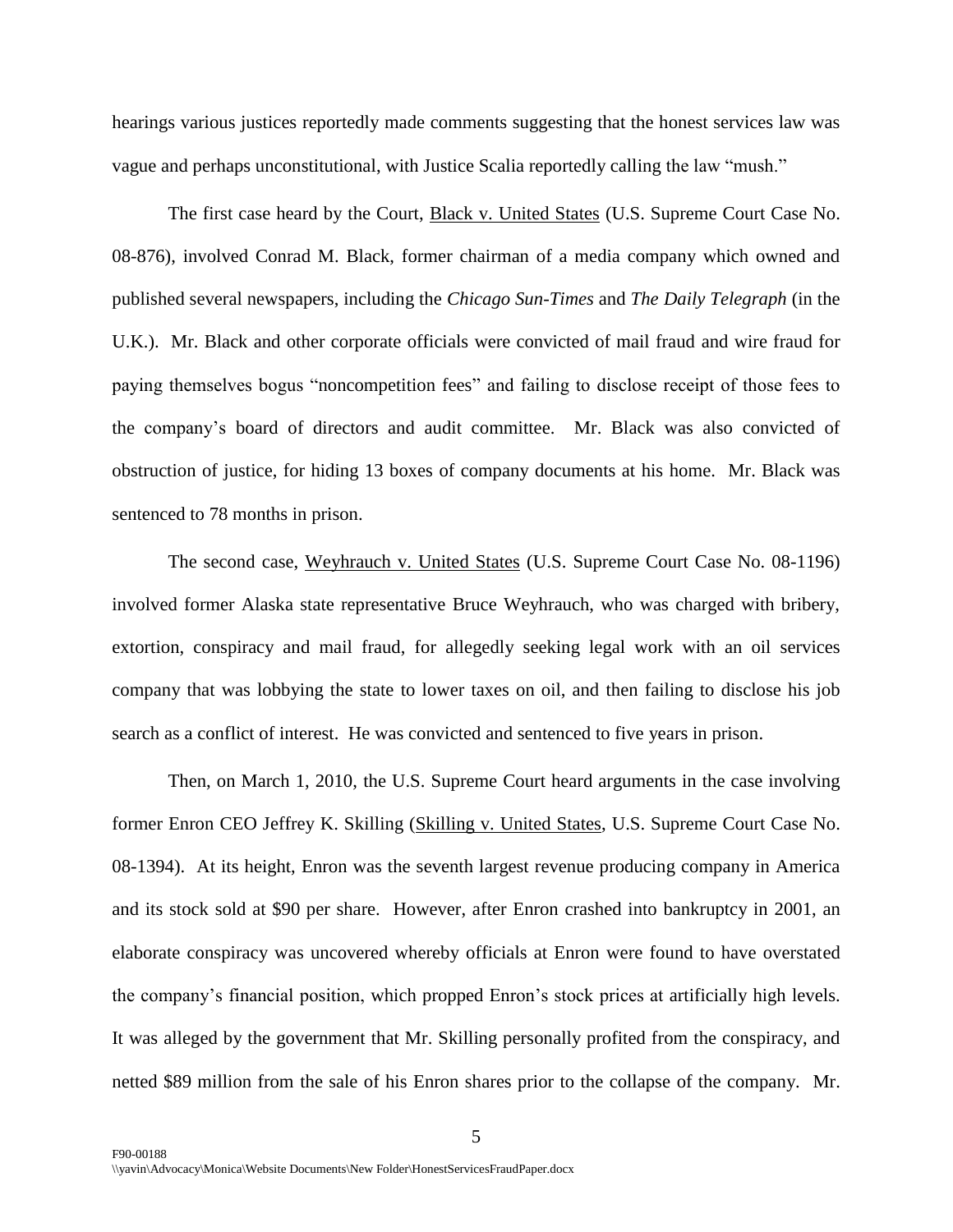Skilling was charged with one count of conspiracy to commit honest services wire fraud, plus over 25 counts of securities fraud, making false representations to Enron"s auditors, and insider trading. Following his conviction by a jury on 19 of the counts, including the honest services charge, his lawyers appealed, arguing that the honest services law was unconstitutionally vague.

On June 24, 2010, the U.S. Supreme Court's rendered its decisions in the Black, Weyhrauch, and Skilling cases, and in so doing, narrowed the scope of honest services fraud. See Black v. United States, 130 S. Ct. 2963 (2010); Wehyrauch v. United States, 130 S. Ct. 2971 (2010); Skilling v. United States, 130 S. Ct. 2896 (2010). In essence, the Supreme Court held that  $§$  1346 – the federal mail fraud statute – criminalizes only those schemes that involve bribes or kickbacks. On the other hand, the Court found that the nondisclosure of a conflict of interest is not a violation of the honest services fraud statute. Therefore, undisclosed "self-dealing," which is the taking of official action by a public official or private employee to further his or her own secret financial interests, is not a violation of the honest services fraud statute.

Thus, the U.S. Supreme Court determined that, when properly confined to bribery and kickback schemes only, the honest services fraud statute is not unconstitutionally vague. As the Supreme Court concluded in the Skilling opinion, "our construction of  $\S$  1346 establish[es] a uniform national standard, define[s] honest services with clarity, reach[es] only seriously culpable conduct, and accomplish[es] Congress"s goal of "overruling" *McNally*." Skilling, 130 S.Ct. at 2933.

What this means for Jeffrey Skilling is that he did not commit honest services fraud, because it was never alleged or shown that he engaged in bribery or kickback schemes. The government did not allege or show that Skilling solicited or accepted side payments from a third party in exchange for misrepresenting the company"s financial position. Whether or not the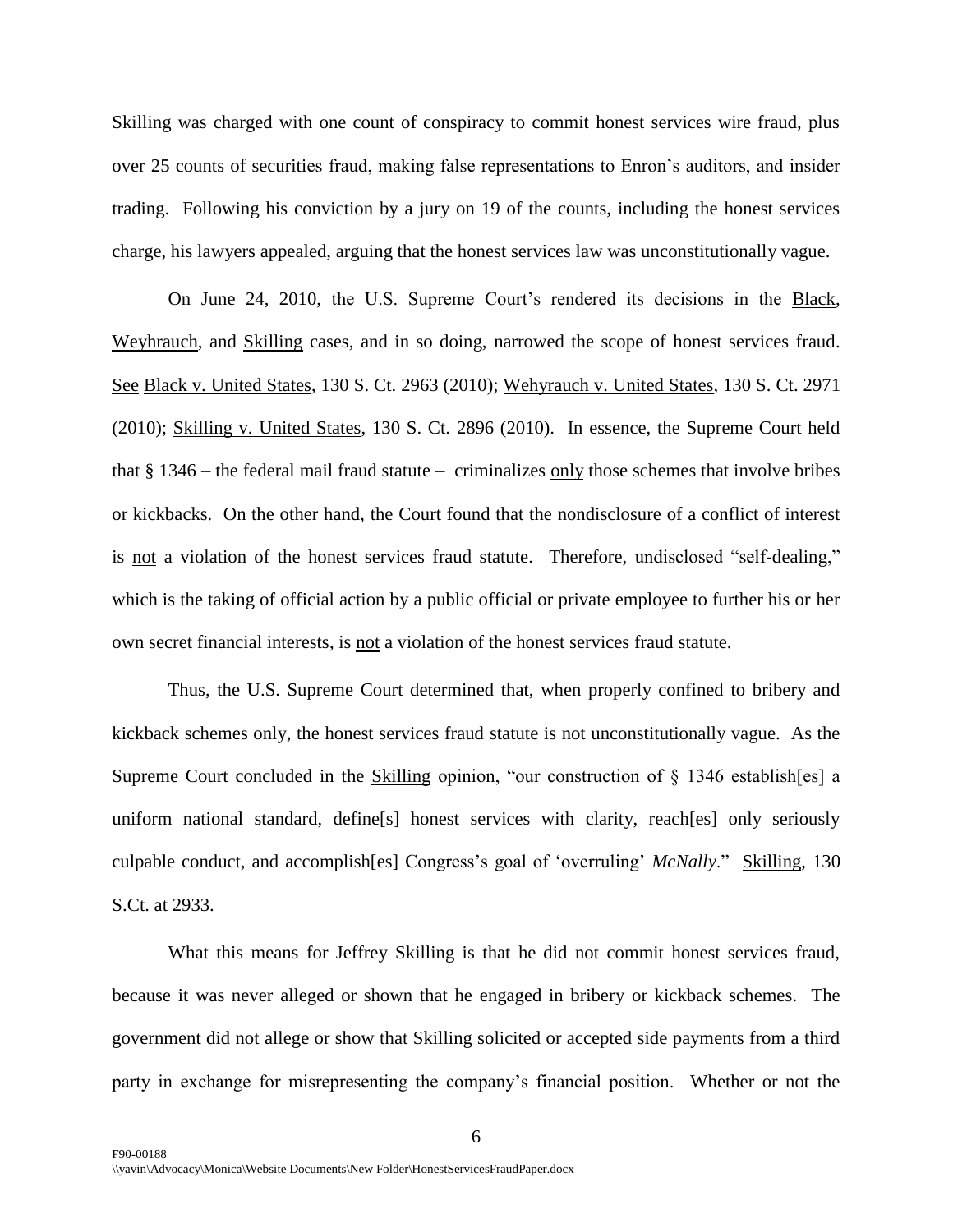reversal of his honest services conviction will impact his other convictions is a matter to be determined on remand.

In addition, pursuant to the **Skilling** decision, the judgments in the **Black** and Weyhrauch cases were also vacated and remanded to the lower courts for further consideration. In the Weyhrauch case, on remand, the Court of Appeals for the Ninth Circuit affirmed the district court's denial of the government's request to introduce evidence to prove "a knowing" concealment of a conflict of interest," because the nondisclosure of a conflict of interest was no longer a basis for prosecution under honest services fraud. United States v. Weyhrauch, 623 F.3d 707, 708 ( $9^{\text{th}}$  Cir. 2010).

Meanwhile, on remand from the U.S. Supreme Court, the Seventh Circuit Court of Appeals in the Black case reversed the convictions on certain of the mail and wire fraud counts (those relating to the defendants" mischaracterization of a \$5.5 million payment), and found that a retrial on those counts would be necessary if the government decided to pursue it. However, the Appellate Court affirmed the convictions on the other counts of mail and wire fraud (those concerning the defendants' receipt of \$600,000 for non-existent covenants not to compete), finding that the evidence of "pecuniary fraud" was so compelling that no reasonable jury could have refused to convict. In addition, the Court affirmed the obstruction of justice conviction against Conrad Black. United States v. Black,  $625$  F.3d 386 ( $7<sup>th</sup>$  Cir. 2010).

#### **IV.** *Skilling* **Aftermath**

It was widely speculated that the *Skilling* decision would greatly reduce the number of honest services fraud prosecutions. However, as was indicated in a recent article published online in *The National Law Journal,*

7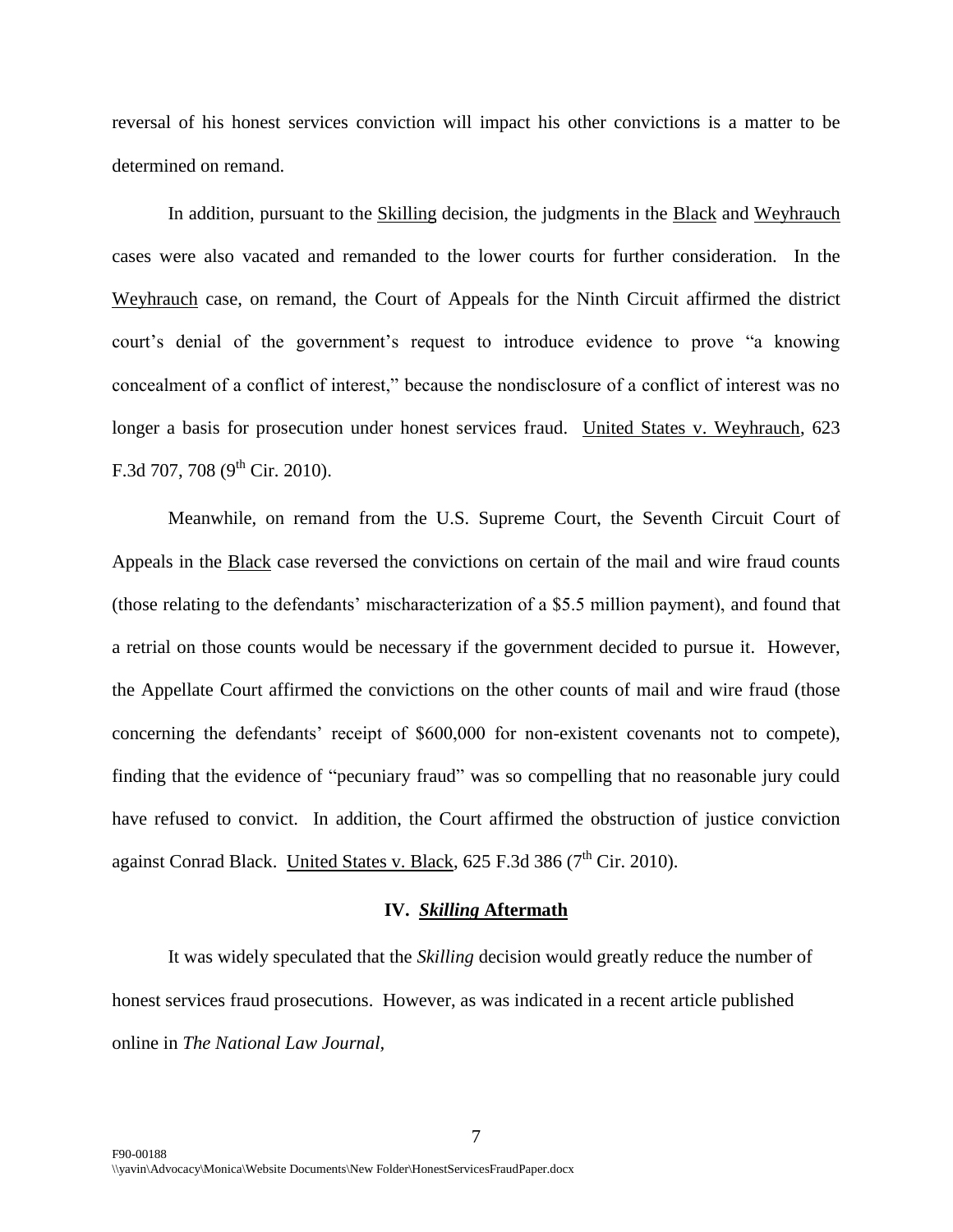[It] appears that rumors of the death of honest services fraud cases were greatly exaggerated. Prosecutors continue to prosecute these cases, and appellate courts continue to readily uphold these prosecutions.

Laurie L. Levenson, *Criminal fraud cases survive Skilling decision*, The National Law Journal (Jan. 3, 2011), http://www.nlj.com.

For example, in 2005 Michael Scanlon pled guilty to charges of bribery, mail and wire fraud, and honest services mail and wire fraud, for his role in conspiring with former lobbyist Jack Abramoff to defraud Abramoff"s Native American casino clients. Scanlon subsequently helped bring 20 other lobbyists and public officials to justice, including Abramoff, former Rep. Tom DeLay, and former Rep. Bob Ney. However, following the *Skilling* ruling in 2010, Scanlon filed a motion to modify his plea agreement, stating that did not have "fair notice" that his conduct was criminal. Scanlon"s motion was denied. The court, citing *Skilling*, determined that, "A criminal defendant who participated in a bribery or kickback scheme… cannot tenably complain about prosecution under § 1346 on vagueness grounds." *United States v. Scanlon*, \_\_\_ F. Supp. 2d \_\_\_, 2010 WL 4867613 at 5 (D.D.C., Nov. 30, 2010). On February 11, 2011, Scanlon was sentenced to 20 months in federal prison. He was also ordered to pay over \$20 million in restitution.

As Ms. Levenson concluded in her article,

*Skilling* did not give a green light to politicians or executives to be dishonest and courts are not eager to allow such defendants to walk away unscathed. Even after *Skilling*, the greediest of defendants are still being held accountable for their actions.

Levenson, The National Law Journal (Jan. 3, 2011).

#### **V. Examples.**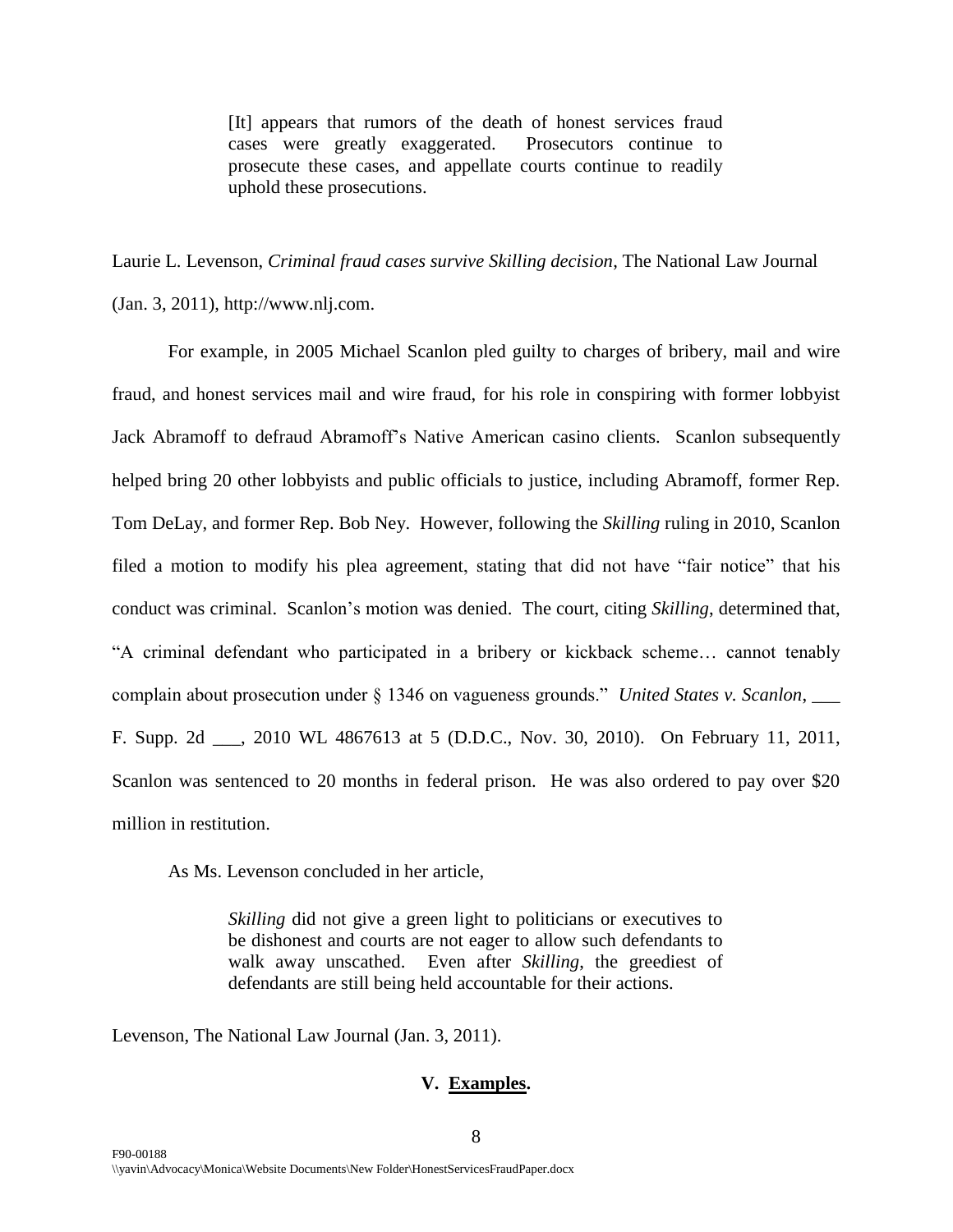Below is a sampling of cases from the past few years involving bribery and kickback schemes. Many of the cases are quite recent.

1. United States v. Kemp, 379 F. Supp. 2d 690 (E.D. Penn. 2005), aff"d 500 F.3d  $257$  ( $3<sup>rd</sup>$  Cir. 2007), cert. den. 128 S.Ct. 1329 (2008). In this case, a jury convicted Corey Kemp, the former treasurer of the City of Philadelphia, former bank executives, and others for various offenses, including honest services mail/wire fraud. In essence, the then city treasurer received payments and gifts (such as NBA All-Star game tickets, Super Bowl tickets and accommodations, trips, construction of a deck, personal loans, loans for relatives, and a loan to his church) in exchange for City business. The former city treasurer was given a 10-year sentence, and the two bank executives each received 2-year sentences. On appeal, the United States Court of Appeal, Third Circuit, affirmed the convictions.

2. United States v. Sorich, 523 F.3d 702 ( $7<sup>th</sup>$  Cir. 2008). Two of the defendants, in this case, including Robert Sorich, were high level employees in the Office of Intergovernmental Affairs (an office of the mayor of the City of Chicago), and two others were department officials. Three of the four defendants were convicted by a jury of mail fraud, wherein the defendants were found to have doled out thousands of city civil service jobs based on political patronage and nepotism. The scheme, which had apparently been going on for years, included filling out sham interview forms to assure certain persons would be hired. The defendants were convicted by a jury and sentenced, the longest sentence being 46 months.

The defendants appealed their convictions, contending that their behavior, while dubious, was not criminal, and that the honest services mail fraud statute was unconstitutionally vague. The defendants also argued that they did not make any money from the scheme, nor did they deprive the city or the people of Chicago of any money or property. However, the Seventh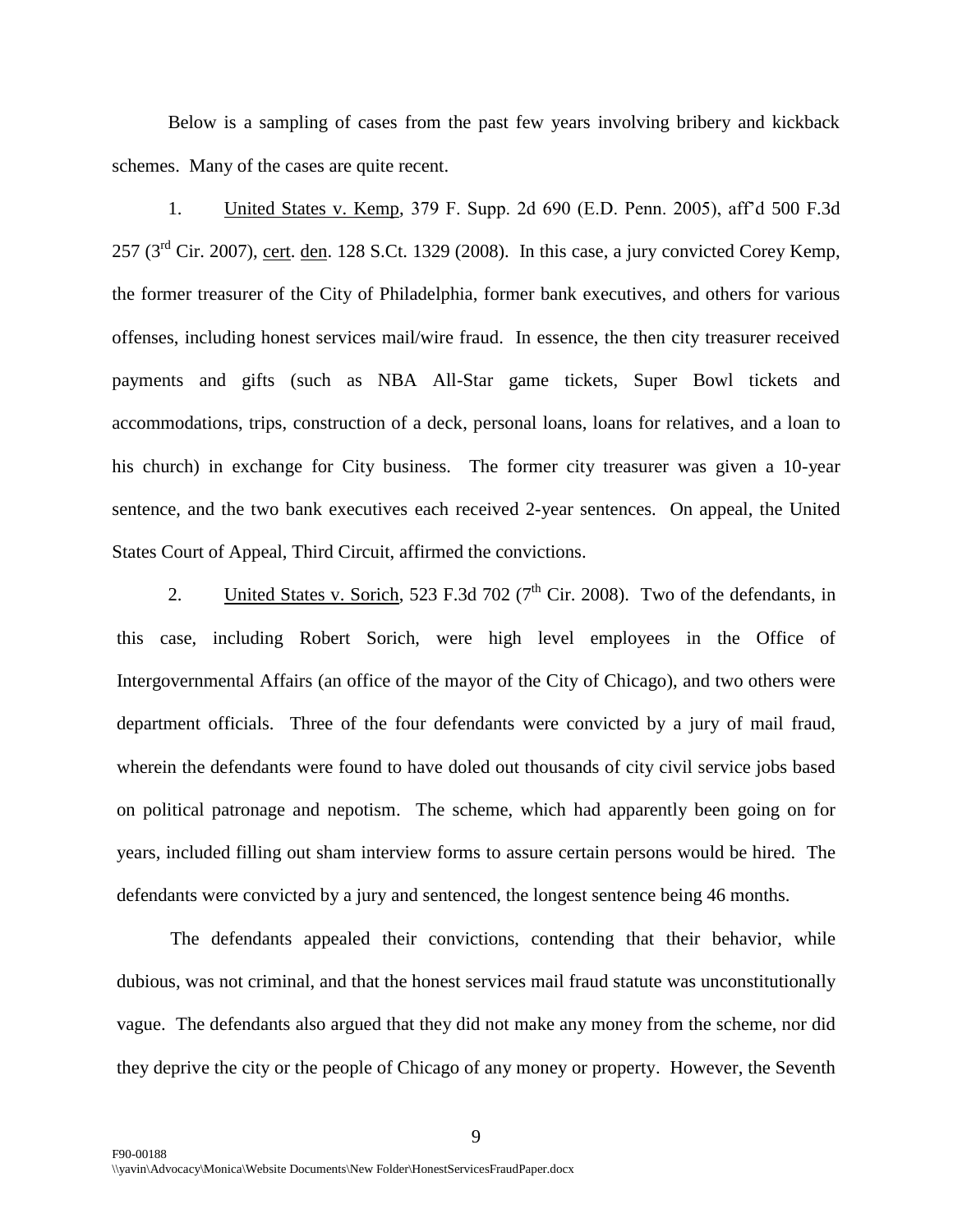Circuit Court of Appeals affirmed the convictions and sentences, concluding that the defendants' actions did constitute mail fraud, that the mail fraud statute was not unconstitutionally vague as applied to the facts of the case, and that the jobs which were doled out by the defendants were indeed a kind of property.

3. United States v. Woodard, 459 F.3d 1078  $(11<sup>th</sup>$  Cir. 2006). In this case, a 29-year veteran of the Atlanta Police Department, John D. Woodard, and his wife were convicted of mail fraud, conspiracy to commit mail fraud, and deprivation of honest services, and sentenced for three years and two years, respectively, plus ordered to pay restitution, for operating a business that charged persons a fee to recover money and property held at the police department. The police officer would use confidential information obtained through his position with the police department to locate potential clients, and after locating the clients, the defendants would then lead the clients to believe that the only way the money and property could be reclaimed was through their business operation, which charged a substantial fee (the property can actually be reclaimed directly at the police department for no charge). The defendants also falsified powers of attorney in order to reclaim money and property. On appeal, the Eleventh Circuit Court of Appeals affirmed the convictions and sentences.

4. United States v. Walker, 490 F.3d  $1282$  ( $11<sup>th</sup>$  Cir. 2007). This case involved Charles W. Walker, a former Georgia state legislator who was convicted of 127 counts of conspiracy, mail fraud, and income tax evasion, and sentenced to over 10 years in prison. Among other things, the defendant, who owned a personnel agency that provided temporary workers for hospitals and other businesses, used his influence to get legislation passed to benefit Grady Hospital in Atlanta, and in return received business favors from Grady Hospital, relating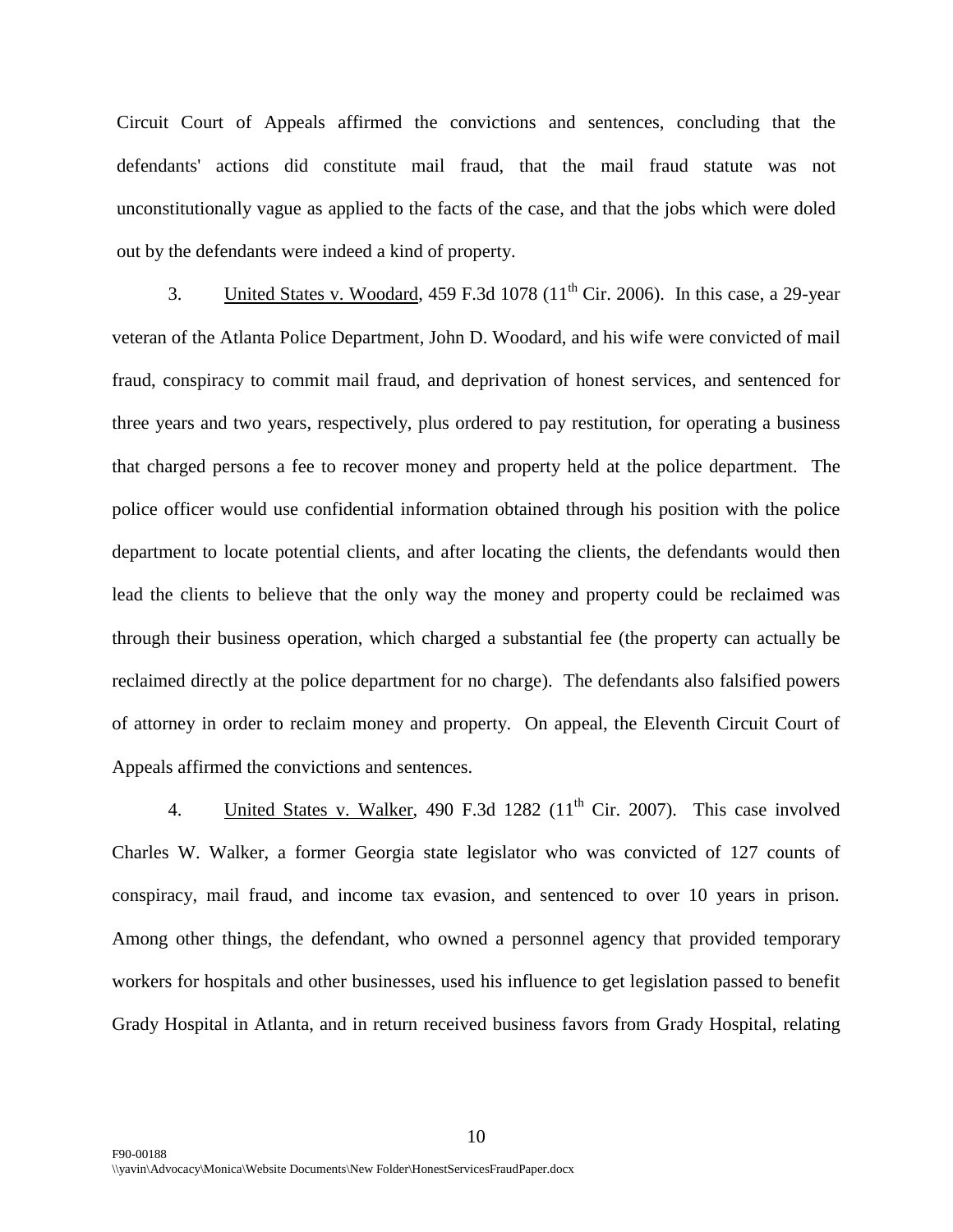to the utilization of his personnel agency. The defendant's personnel agency also provided personnel services to Medical College of Georgia, which he failed to disclose.

5. United States v. Thompson, 484 F.3d 877 ( $7<sup>th</sup>$  Cir. 2007). In this case, the federal Appeals Court found that a public servant's actions did not constitute mail fraud. The defendant, Georgia L. Thompson, a section chief in the State of Wisconsin"s Bureau of Procurement, presided over the selection of a travel agent for the state. During the bid process, two travel agencies emerged as the top contenders. One agency was based in the state and the other based out of state. The evaluation team selected the out of state agency, and the section chief requested a delay, apparently believing that her boss would not approve of the selection. It was then agreed by the evaluation team that the matter would be re-bid on a best and final basis, as allowed by state law. Ultimately, the in-state travel agency got the bid. Three months later the section chief received a \$1,000 raise. The defendant was subsequently convicted in the United States District Court, Eastern District of Wisconsin, of mail fraud with regard to the selection of the state"s travel agent. The defendant appealed, and the Seventh Circuit Court of Appeals reversed the conviction, ordered an acquittal, and stated as follows:

> [The subject federal statutes] have an open-ended quality that makes it possible for prosecutors to believe, and public employees to deny, that a crime has occurred, and for both sides to act in good faith with support in the case law. Courts can curtail some effects of statutory ambiguity but cannot deal with the source. This prosecution, which led to the conviction and imprisonment of a civil servant for conduct that, as far as this record shows, was designed to pursue the public interest as the employee understood it, may well induce Congress to take another look at the wisdom of enacting ambulatory criminal prohibitions. Haziness designed to avoid loopholes through which bad persons can wriggle can impose high costs on people the statute was not designed to catch.

484 F.3d at 884.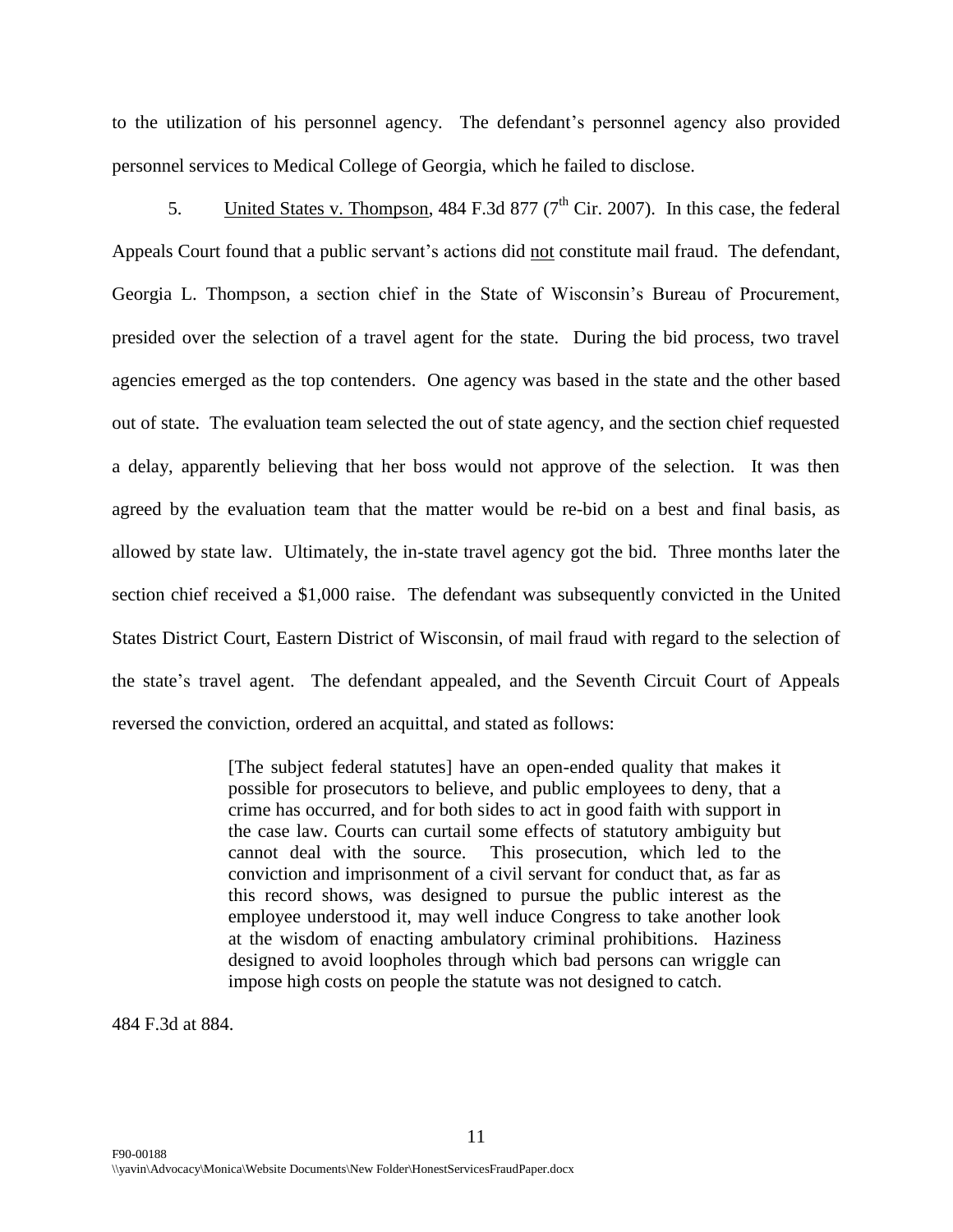6. Alabama. Former Alabama governor Don Siegelman was convicted of bribery, conspiracy to commit mail fraud, mail fraud and obstruction of justice, and sentenced to a sevenyear prison term, for receiving a \$500,000 donation to his campaign to establish a state lottery in exchange for appointing the donor of the funds to a board which regulated hospital construction. Siegelman subsequently filed an appeal, and on March 6, 2009, a panel of three judges for the 11<sup>th</sup> Circuit Court of Appeals in Atlanta upheld five of the seven charges, struck two of the fraud counts, and ordered a new sentencing hearing. United States v. Siegelman, 561 F. 3d 1215 (11<sup>th</sup>) Cir. 2009).

However, on June 29, 2010, the U.S. Supreme Court vacated the judgment of the  $11<sup>th</sup>$ Circuit Court of Appeals, and remanded Mr. Siegelman"s case in light of the Supreme Court"s ruling in the Skilling case, which held that the honest services mail fraud statute criminalizes conduct involving bribery and kickbacks only. Siegelman v. U.S., 130 S. Ct. 3542 (2010). On August 31, 2010, Mr. Siegelman filed a brief with the Court of Appeals, requesting a dismissal of all charges. This case has received significant press coverage, including a segment on *60 Minutes*.

On December 22, 2009, the United States Circuit Court, Eleventh Circuit, affirmed in part, vacated in part, and remanded the District Court's decision concerning William Luther Langston, former Executive Director of the Alabama Fire College, with the Chief Judge beginning the Court's opinion with the following statement:

> Once again, our circuit is presented with an appeal involving an Alabama official and his part in a massive case of public corruption. The facts of this case should be an affront to every decent law-abiding citizen in the State of Alabama.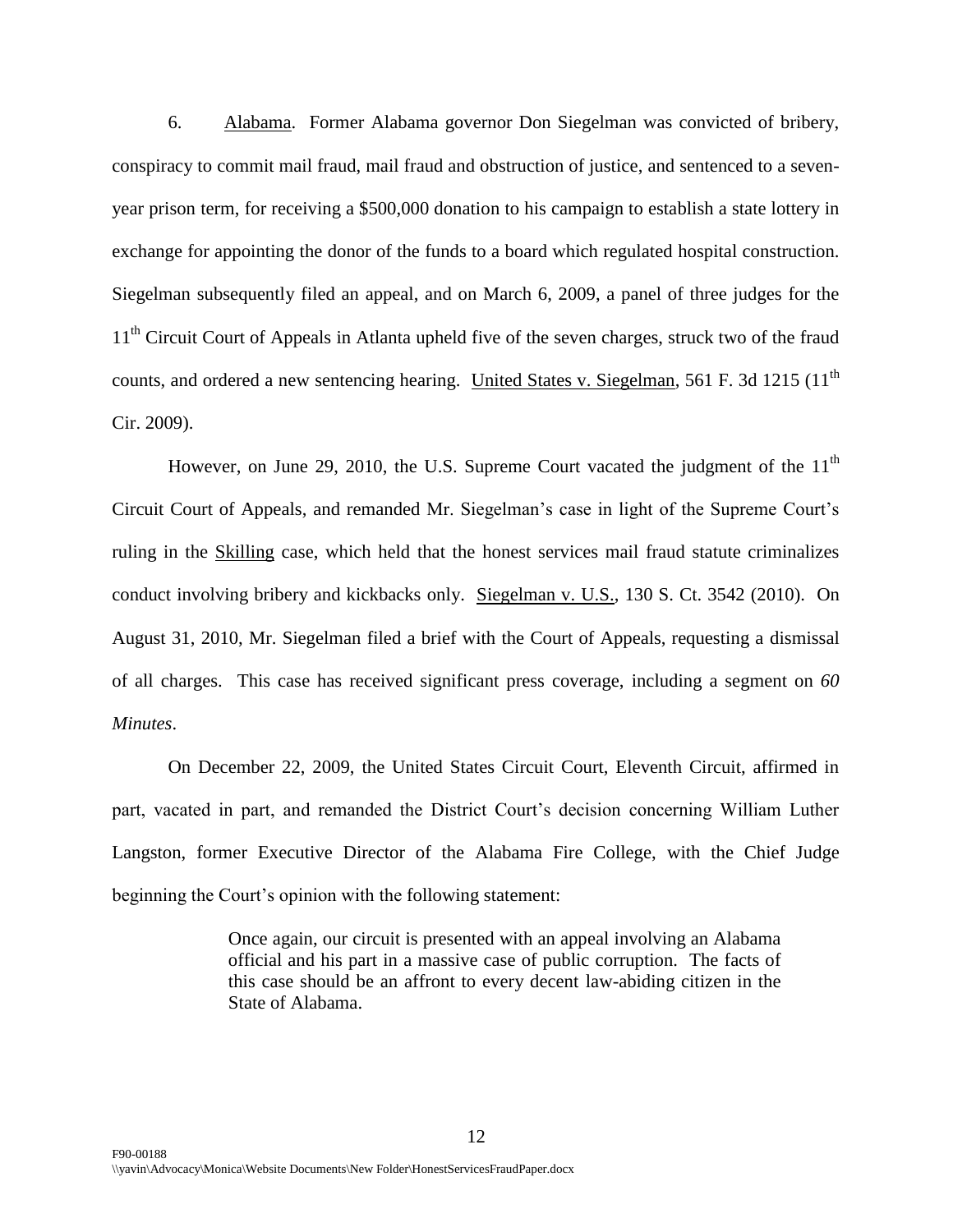United States of America v. William Luther Langston, 590 F. 3d 1226, 1228  $(11<sup>th</sup> Cir. 2009)$ . Langston was convicted by a federal jury of 36 counts of mail fraud, wire fraud, theft of federal funds, conspiracy, money laundering, and conduct giving rise to criminal forfeiture, for diverting Fire College funds to himself, family, and friends. Among other things, he had the Fire College provide jobs which required no work to various family members and friends, buy appliances for his son, pay for the tuition of his grandsons at a private school, purchase motorcycles, build a house for a friend, and buy a house and furnishings for himself. He was sentenced to 125 months' imprisonment, plus three years of supervised release, and ordered to pay \$1,428,945 in restitution. Upon appeal, the Circuit Court found that the government had erroneously indicted Langston as an agent of the State of Alabama, rather than as an agent of the Fire College, and thus vacated 17 of the counts, remanding to the district court for further proceedings. However, the Circuit Court did affirm the remaining counts and also concluded that Langston"s sentence was substantively reasonable. The Court commented that although some counts of conviction were being vacated, this would likely not affect Langston"s prison term, only the amount of restitution.

On October 4, 2010, eleven individuals, including four current state legislators for the State of Alabama, were charged for their roles in a wide-ranging conspiracy regarding the bribery of state legislators for their votes to allow electronic Bingo gambling machines in the state. The federal indictment alleges that, during 2009-2010, Alabama State Senators Larry P. Means, James E. Preuitt, Quinton T. Ross, Jr., and Harri Anne H. Smith "corruptly solicited, demanded, accepted and agreed to accept money and things of value" in exchange for their favorable vote and influence on the gambling legislation. For example, it is alleged that State Senator Preuitt, who had previously voted against the gambling legislation, was promised \$2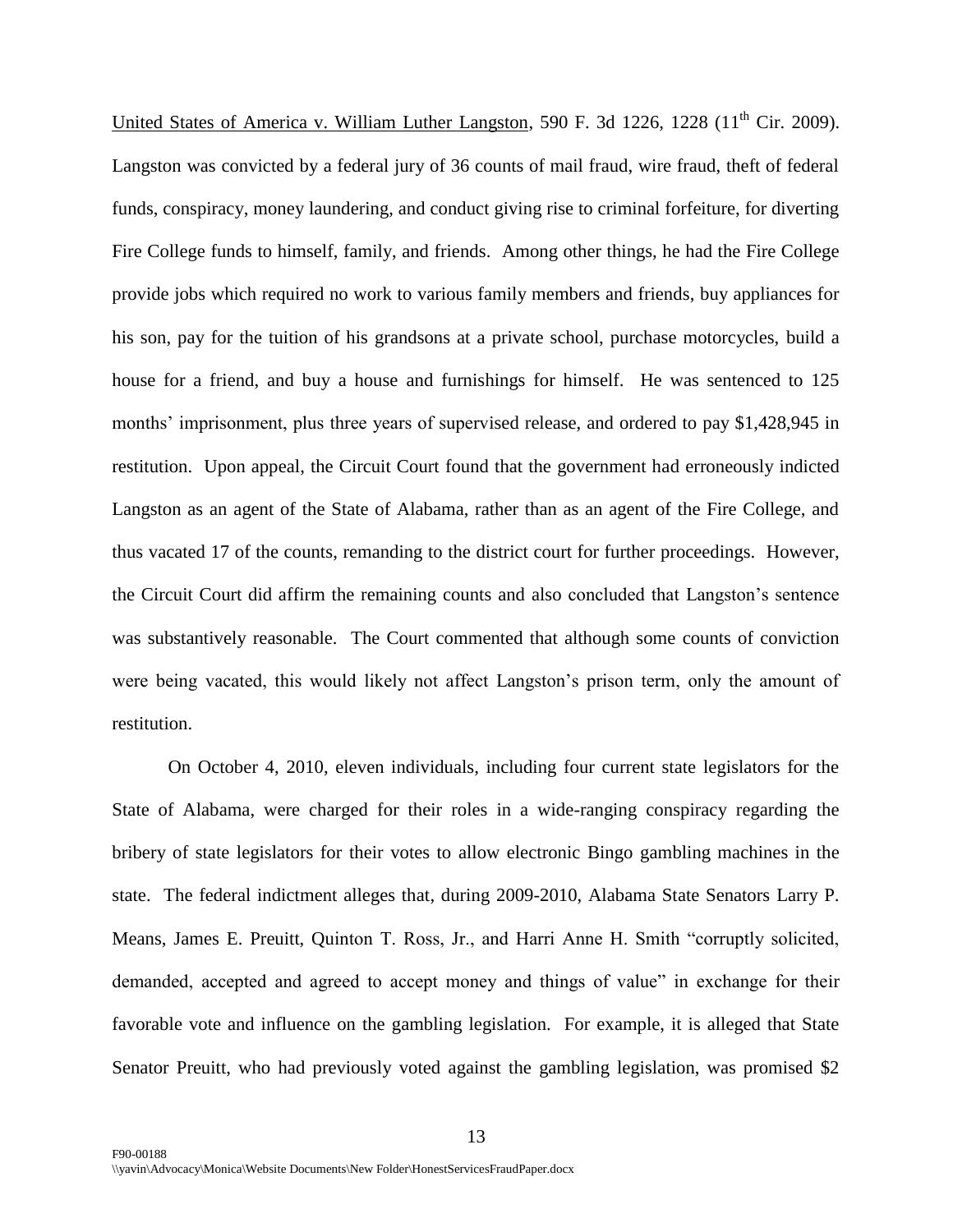million in campaign contributions and the use of country music stars for his reelection campaign, in exchange for his vote in favor of the legislation.

State Senator Smith was charged with one count of conspiracy, two counts of bribery, one count of extortion, 11 counts of honest services mail and wire fraud, and four counts of money laundering. Means was charged with one count of conspiracy, two counts of bribery, two counts of attempted extortion, and 11 counts of honest services mail and wire fraud. Preuitt was charged with one count of conspiracy, one count of bribery, one count of attempted extortion, 11 counts of honest services mail and wire fraud, and one count of making a false statement. Ross was charged with one count of conspiracy, two counts of bribery, two counts of attempted extortion and 11 counts of honest services mail and wire fraud.

7. Illinois. On December 9, 2008, former Illinois Governor Rod R. Blagojevich was arrested and charged with conspiracy to commit mail and wire fraud and solicitation of bribery, and was subsequently indicted for committing racketeering conspiracy, wire fraud, extortion conspiracy, attempted extortion and making false statements to federal agents. The charges alleged that he used his office to seek or obtain money, campaign contributions and employment for himself and others in exchange for official actions, including trying to leverage his authority to fill the U.S. Senate seat vacated by President Obama.

Mr. Blagojevich"s high profile case went to trial in June 2010, but the jury was deadlocked, failing to reach a verdict on 23 of the 24 counts against the former governor. He was convicted of one count of making false statements to the FBI. A retrial is scheduled for April 2011.

Blagojevich's former chief of staff, John Harris, pleaded guilty to one count of participating in a scheme to commit wire fraud, and agreed to testify against Blagojevich.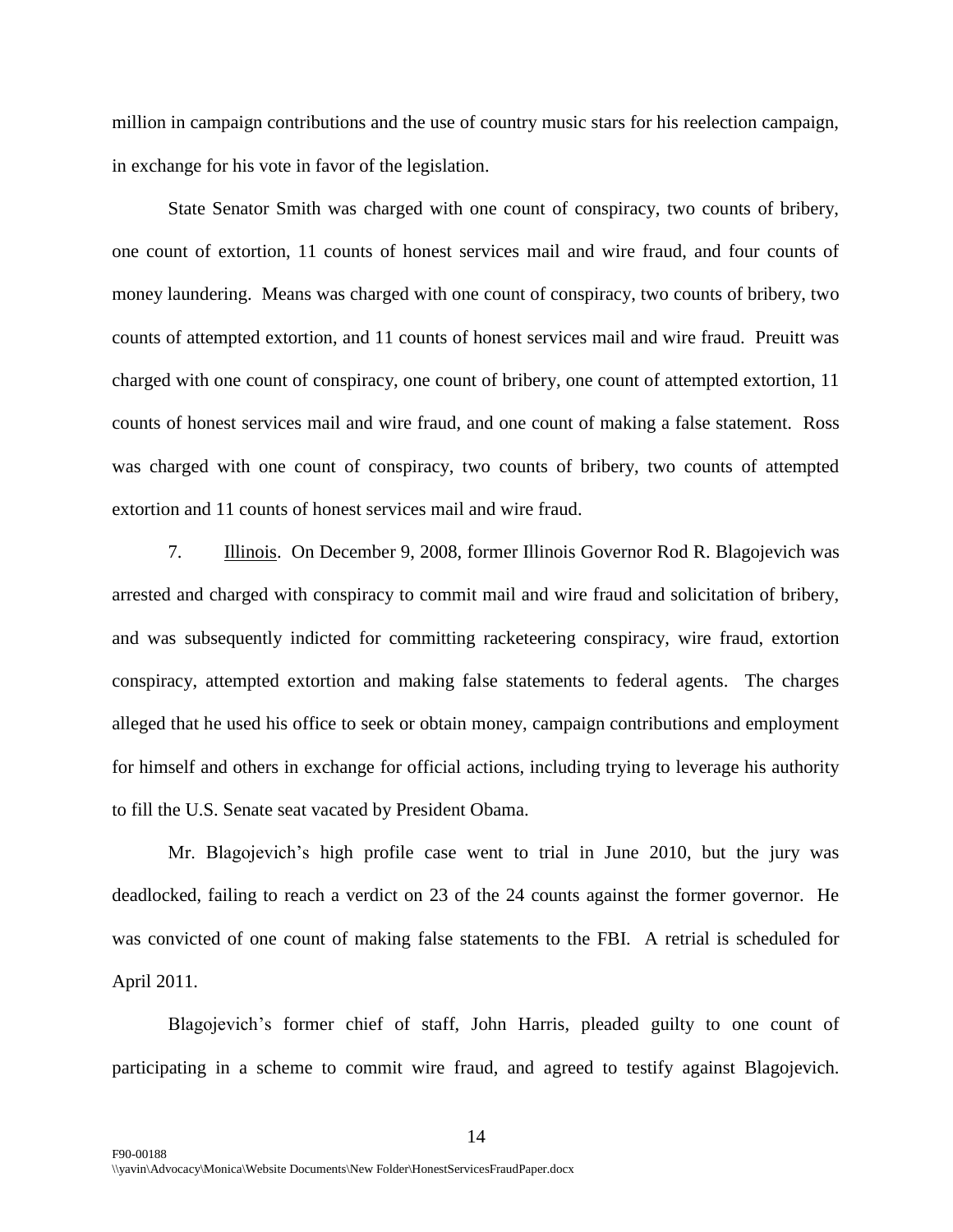Christopher Kelly, his former advisor and fundraiser, was also indicted, but died of an intentional overdose on September 12, 2009. Robert Blagojevich, brother of the former governor, was also indicted on four counts for his participation in the alleged schemes, but the jury could not reach a verdict in his case and he will not be retried.

On February 1, 2010, Chicago Alderman Isaac "Ike" Carothers pleaded guilty to federal corruption charges and was sentenced to 28 months in prison, for accepting \$40,000 in home improvements from a developer, in exchange for supporting a rezoning in favor of a development project known as Galewood Yards. Galewood Yards, which, at the time, was the largest undeveloped tract of land within the Chicago city limits, was a former rail yard, and city planners recommended that the property remain an industrial site. However, a developer, Calvin Boender, wished to transform the property into a commercial and residential development, which required a zoning change. Boender was successful in pushing the rezoning through, and the property now contains a 14-screen movie theater, union training center, and 187 single-family and multi-family residences.

In March of 2010, following a jury trial, Calvin Boender, the developer of Galewood Yards, was convicted of one count of bribery, two counts of illegal campaign contributions and two counts of obstructing justice. He was sentenced to 46 months in federal prison.

8. Detroit. In June of 2009, former Detroit City Council President Pro Tem Monica A. Conyers pleaded guilty to one count of conspiracy to commit bribery, and was sentenced to 37 months in federal prison to be followed by two years of probation. Mrs. Conyers admitted to receiving cash payments from a representative of Synagro Technologies, Inc., a Houston-based waste management company, for her vote in favor of a multi-million dollar sludge hauling contract between the City and Synagro. Mrs. Conyers is the wife of U.S. Representative John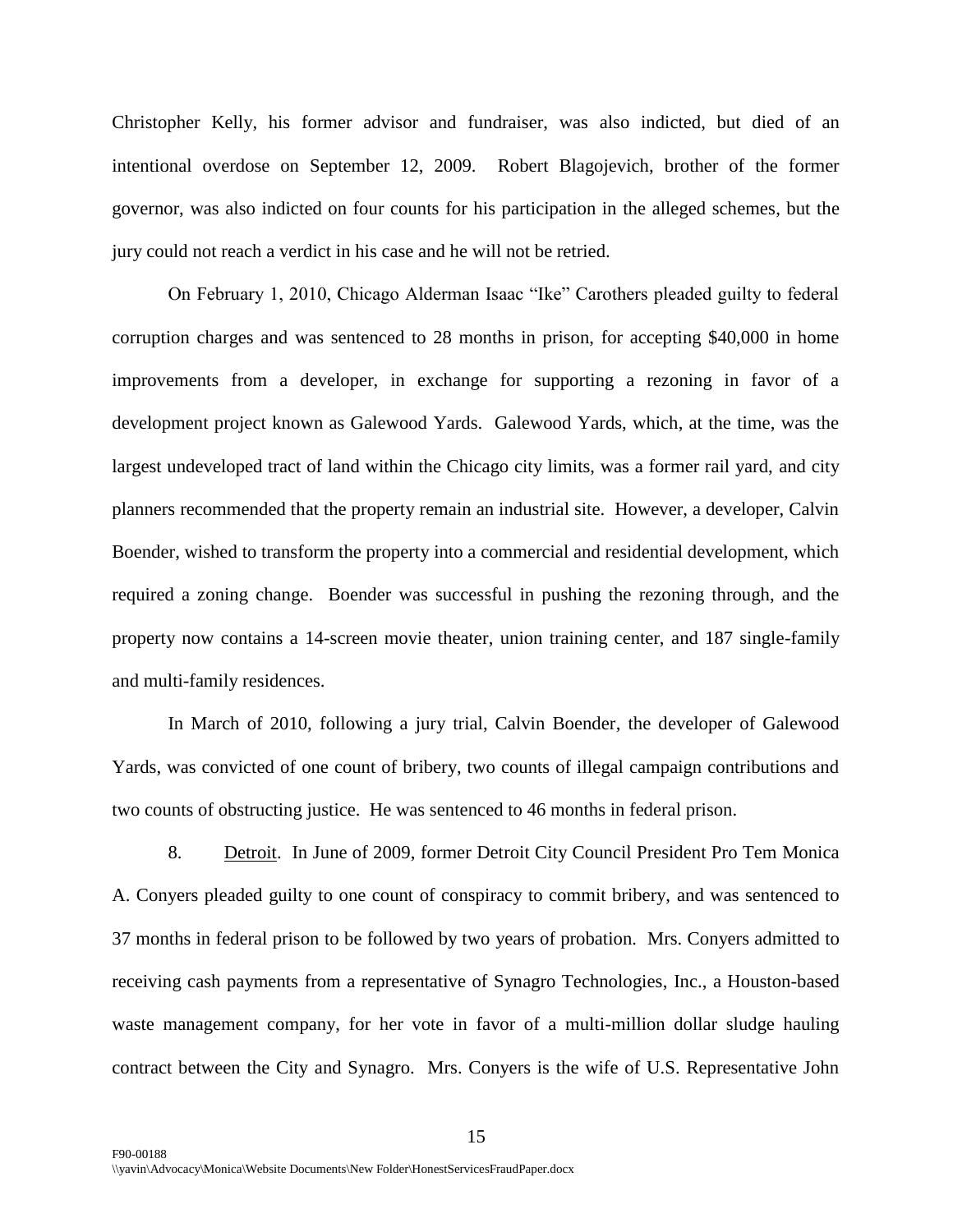Conyers, Jr., who is Chairman of the House Judiciary Committee. Her chief of staff, Samuel L. Riddle, Jr., was also indicted on charges for extortion, conspiracy to commit extortion, attempted extortion, mail fraud, bribery, and for making false statements to the FBI in relation to the Synagro contract, as well as for other deals. He is presently in prison on unrelated charges.

9. New Jersey Mayors. Three New Jersey mayors, a deputy mayor, plus numerous other public officials and community leaders were arrested on July 23, 2009, as part of a major FBI sting dubbed "Operation Bid Rig" that netted the arrest of 44 people in New Jersey and New York. Peter Cammarano III, who, at the time, was the youngest ever elected mayor of Hoboken, subsequently pleaded guilty in April 2010 on one count of conspiracy to commit extortion under color of official right, for accepting \$25,000 in cash contributions from an undercover agent posing as a developer, in exchange for exercising his official influence and authority. He received a two-year prison sentence.

Dennis Elwell, former mayor of Secaucus, was charged with conspiracy to commit extortion, attempted extortion, and accepting corrupt payments, for accepting a \$10,000 cash bribe from an undercover agent in exchange for his help with a hotel development. His trial is set for May 2011. Anthony R. Suarez, mayor of Ridgefield, was charged with conspiracy to commit extortion for agreeing to accept \$10,000 in cash from a government informant posing as a developer. However, he was acquitted by a federal jury following a two-week trial in October 2010. Leona Beldini, former deputy mayor of Jersey City, was sentenced to three years in prison plus a fine of \$30,000, following her conviction for conspiracy to commit extortion, for accepting \$20,000 in illegal campaign contributions in exchange for agreeing to help an undercover informant with real estate deals.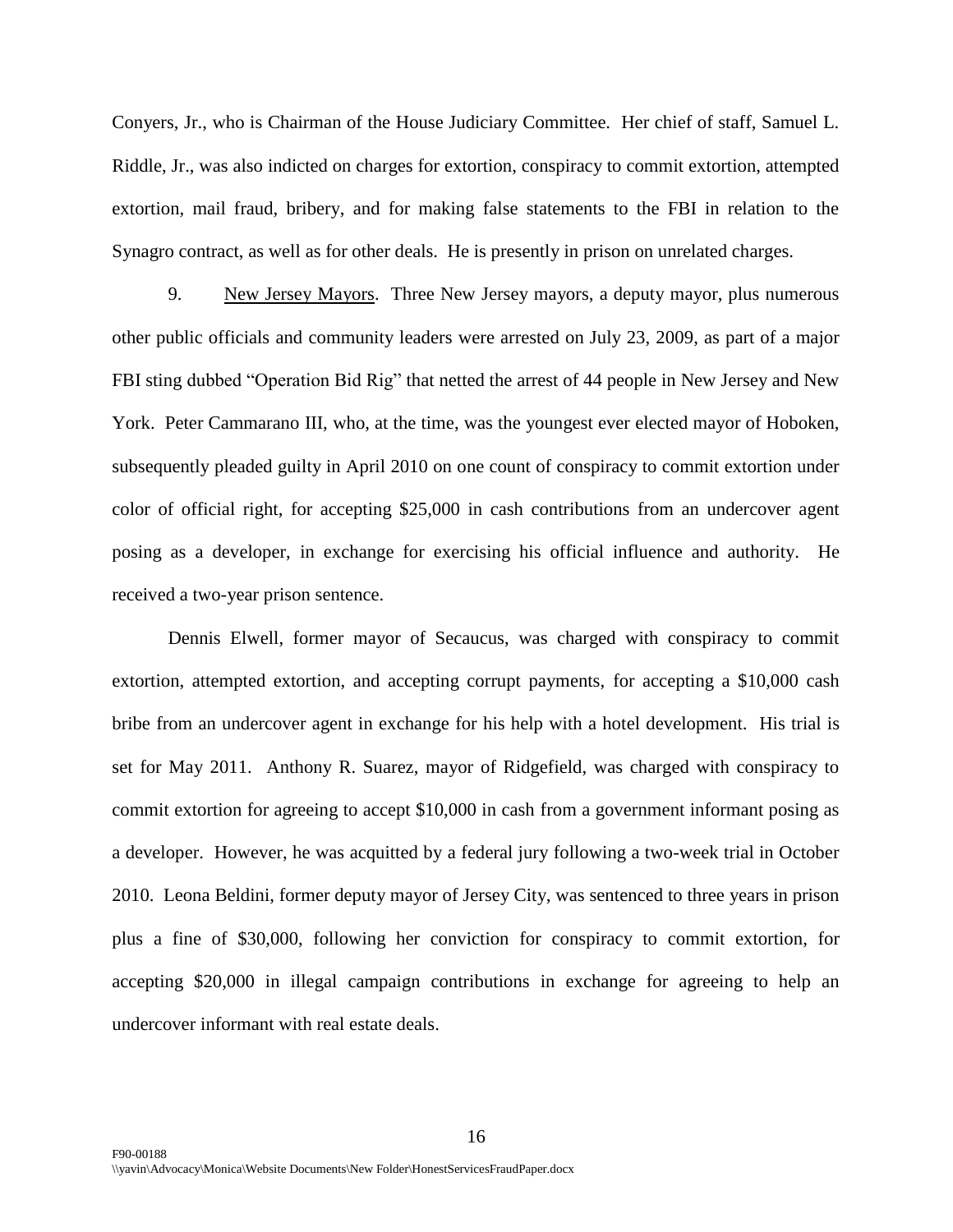10. Connecticut. Former Hartford Mayor Eddie A. Perez was convicted by a jury in June 2010 on five felony counts for receiving a bribe, conspiracy to fabricate evidence, accessory to the fabrication of evidence, conspiracy to commit first-degree larceny by extortion, and criminal attempt to commit first-degree larceny by extortion. He allegedly received free remodeling work on his home from a city contractor, plus tried to extort a \$100,000 payoff from a developer on behalf of a political ally. He was sentenced to three years in prison, to be followed by three years probation.

In 2004 former Connecticut Governor John G. Rowland pleaded guilty to one count of conspiracy to commit honest services fraud relating to discounted renovations done on his vacation home, and served approximately eleven months in prison.

In 2003 former Bridgeport Mayor Joseph P. Ganim was convicted of racketeering, racketeering conspiracy, extortion, mail fraud, bribery, conspiracy, and filing false tax returns, relating to bribes and kickbacks received in promoting city contracts with various companies. He was sentenced to nine years in federal prison, fined \$150,000, ordered to pay \$148,617 in restitution, and ordered to forfeit \$175,000 in property.

11. Louisiana. On November 13, 2009, former Louisiana Congressman William Jefferson was sentenced to 13 years in prison following his conviction on 11 counts of bribery, money laundering, honest services fraud, and using his office as a racketeering enterprise, stemming from charges that he accepted \$478,000 in bribes to promote business ventures in Africa. He was also ordered to forfeit over \$470,000. One of the more notable aspects of this case was the FBI"s discovery of \$90,000 cash in Mr. Jefferson"s freezer.

12. New Mexico. On December 29, 2009, the United States Court of Appeals, Tenth Circuit, affirmed the convictions of Joseph Ruiz, former New Mexico Deputy Insurance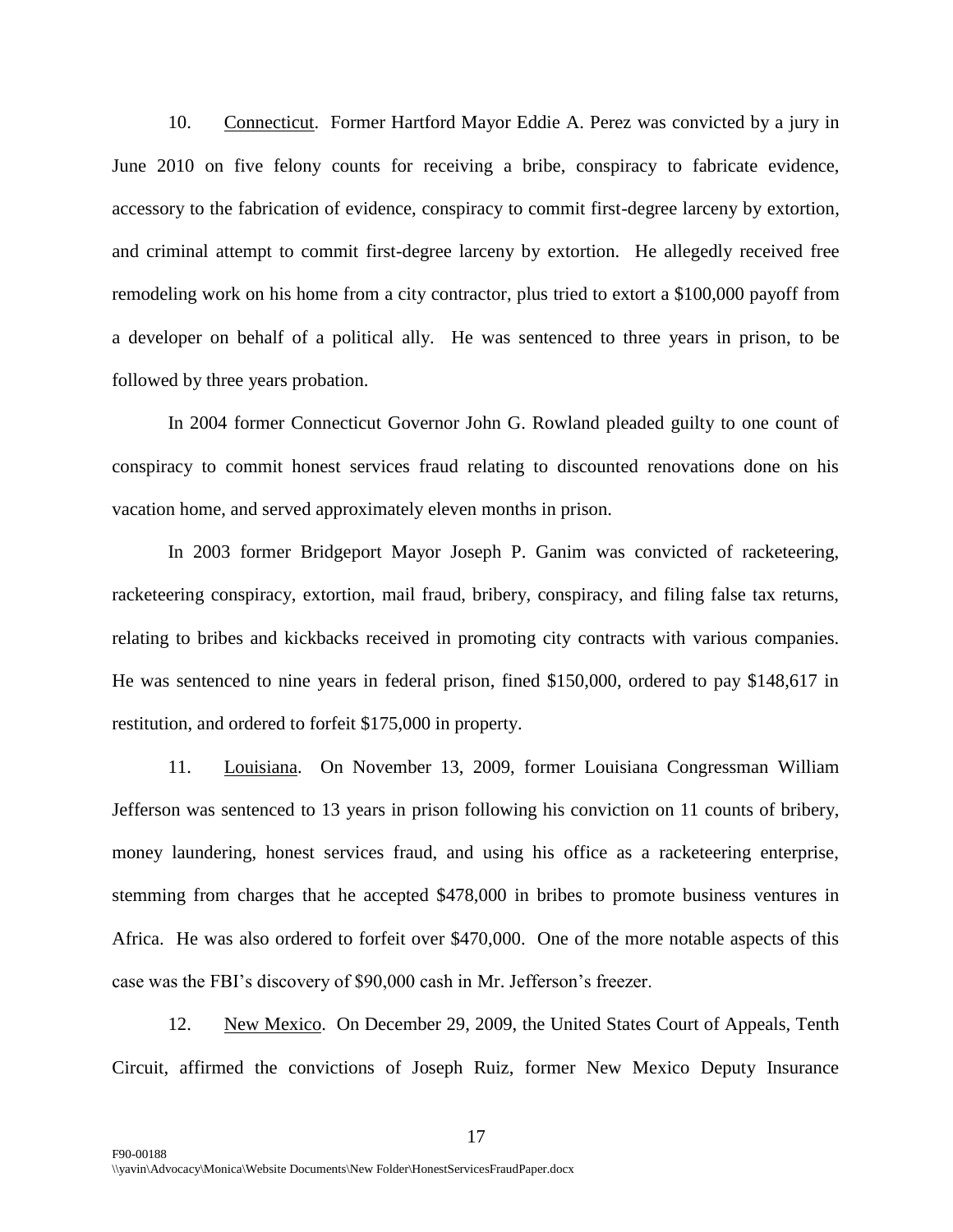Superintendent, on multiple counts of honest services mail and wire fraud, corrupt solicitation, and extortion. See United States v. Ruiz, 589 F. 3d  $1310$  ( $10<sup>th</sup>$  Cir. 2009). Mr. Ruiz's scheme involved detecting licensing violations by various insurers, then threatening the insurers with fines unless they contributed to two charities with which he and his boss were associated. If an insurer refused to make the requested charitable contribution, then the fine amount was higher than the amount of the contribution sought by Ruiz. When an insurer suggested contributing to a different charity, Ruiz demanded that the insurer pay the fine instead. The government showed that Ruiz solicited more than \$150,000 in donations from insurers for the two charities. In addition, one of the charities used its donated funds to purchase children"s books that were authored by Ruiz, for which he then received over \$1,500 in royalties. He was sentenced to 48 months in prison and ordered to pay \$105,000 in restitution and penalties.

13. Escambia County, Florida. In 2006, W.D. Childers, former president of the Florida Senate and chairman of the Escambia County Commission, was convicted of violating Florida"s Government-in-the-Sunshine Law, a misdemeanor, and served 49 days in jail. Also in 2006, Childers was found guilty of two charges of bribery and unlawful compensation, for allegedly orchestrating the county"s purchase of property for a \$6.2 million soccer complex from associates of Childers. Mr. Childers was found to have bribed a fellow commissioner, who subsequently committed suicide, with a "collard-green pot" full of cash for his assistance in pushing through the project. He served a 3-1/2 year prison sentence, and was released on June 17, 2009. In June 2010, the  $11<sup>th</sup>$  Circuit Court of Appeals overturned the bribery conviction, ruling that Childers" constitutional right to confront his accuser had been violated. However, the Florida Attorney General"s Office subsequently requested, and was granted, a rehearing of this matter by the full assembly of appellate judges. A hearing date has not yet been set.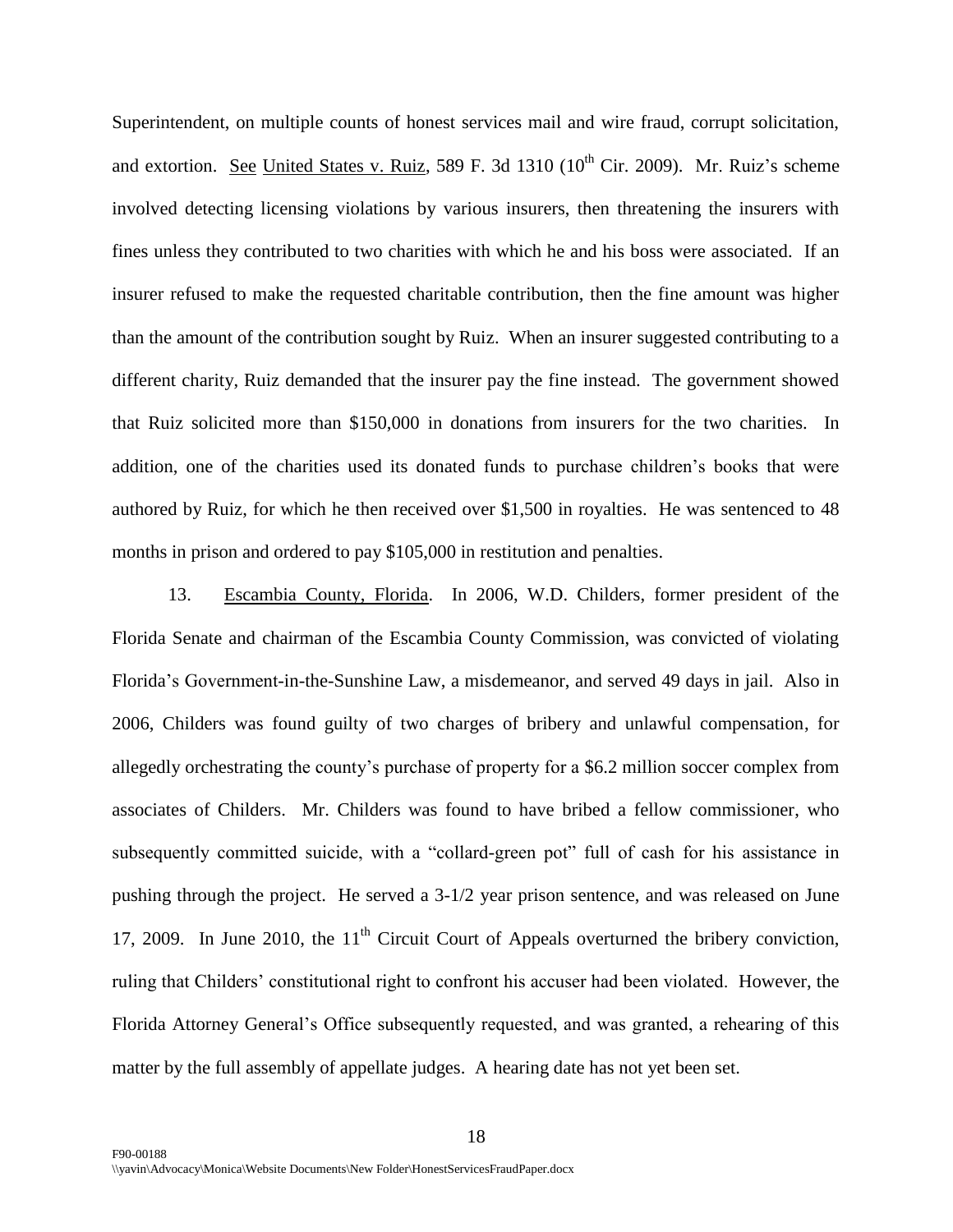14. Palm Beach County, Florida. In June 2007 the former chairman of the Palm Beach County Commission, Anthony R. Masilotti, pleaded guilty for his involvement in a public corruption conspiracy stemming from the unlawful use of his elected position to promote and conceal significant financial ventures, including land deals which netted him millions of dollars. He also accepted significant travel gratuities, including free airfare valued at approximately \$100,000, from a developer in return for voting favorably on measures for the developer. He was convicted of a single count of honest services fraud and sentenced to prison for five years. He was also ordered to forfeit two parcels of real estate worth approximately \$9 million, as well as \$175,000 in cash.

However, in light of the U.S. Supreme Court"s ruling in the Skilling case, Mr. Masilloti is presently challenging his honest services fraud conviction. So far, this effort has not proved successful, as a U.S. Circuit Judge for the  $11<sup>th</sup>$  Circuit recently determined that the conviction would stand because Masilloti"s crimes involved bribes and kickbacks. Mr. Masilloti was recently released from prison.

Mr. Masilotti's ex-wife also had to forfeit \$400,000 in cash, which she received in a divorce settlement, as the money came from one of the tainted land deals brokered by Masilotti. In addition, William Boose, a former land use attorney and lobbyist from Palm Beach, pleaded guilty for his involvement in Masilotti"s land deals, and served 15 months in federal prison. Rather than being disbarred, Mr. Boose was suspended from the practice of law for three years.

In 2008, another former Palm Beach County commissioner, Warren H. Newell, was sentenced to five years in prison, followed by two years of supervised release, for conspiracy to commit honest services fraud. Newell concealed his financial interest in a "success fee contract" relating to the sale of certain property for a regional water storage project. The "success fee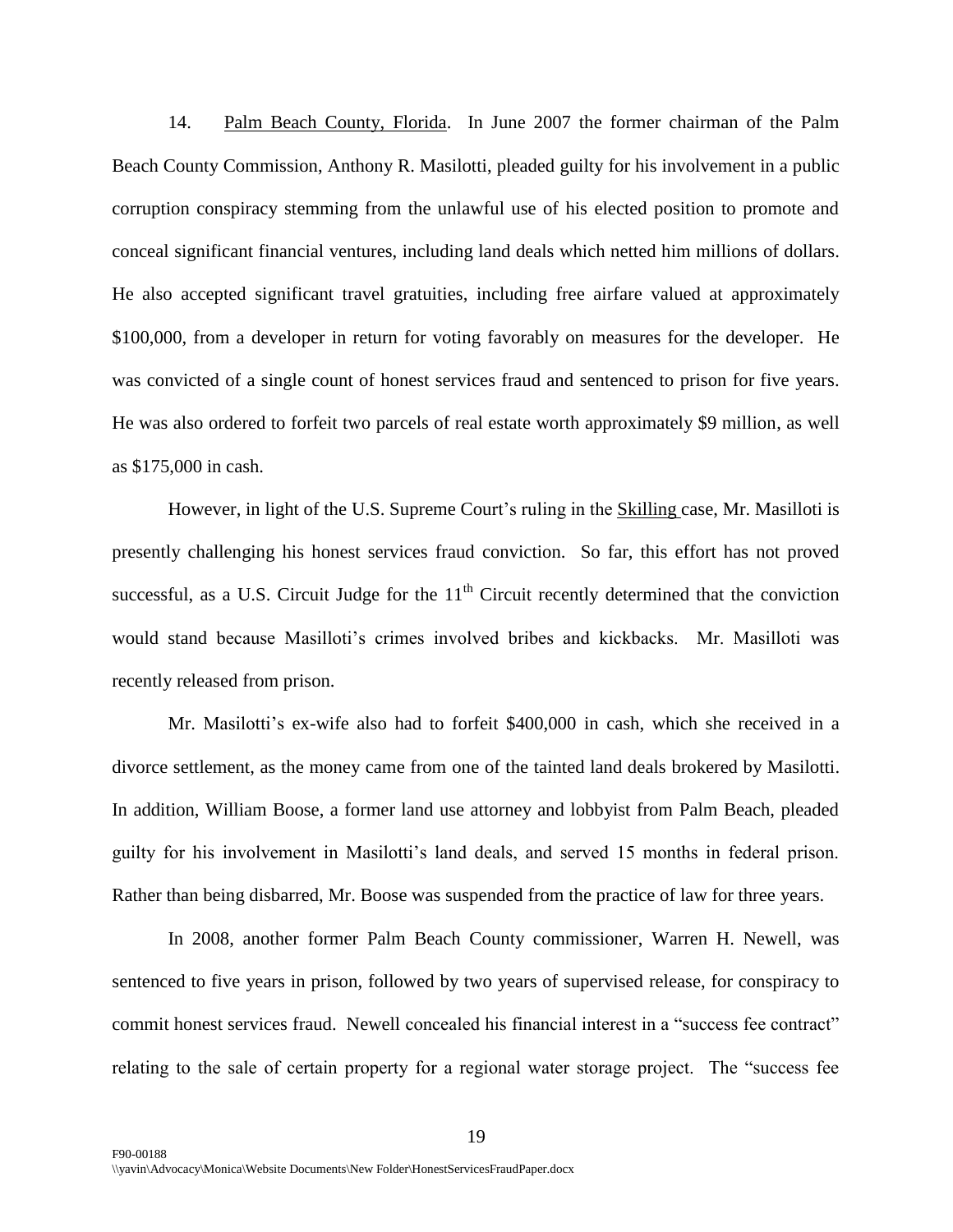contract" netted him approximately \$366,000. In addition, on another project that came before the county commission involving the purchase of a waterfront preservation easement for a yacht center, Mr. Newell concealed that he docked his boat at the yacht center and owed significant boat dockage fees (\$40,000), later receiving forgiveness of his dockage fees as a kickback. He also concealed his financial interest in another land deal which came before the commission. Newell"s sentence was subsequently reduced by two years for providing evidence against former Palm Beach County Commissioner Mary McCarty. He was released from prison in September 2010 after serving the reduced sentence.

On January 8, 2009, Palm Beach County Commissioner Mary B. McCarty resigned her post, stating that she had failed to disclose free and discounted hotel rooms provided to her by a company doing business with the county, and also had failed to recuse herself on county bond issues that benefited companies that employed her husband. The benefits to the McCarty"s were said to have been in the amount of \$300,000. Mrs. McCarty pleaded guilty to depriving the public of her honest services, and was sentenced on June 4, 2009, to serve a prison term of 42 months, to be followed by three years of supervised release, plus pay a fine in the amount of \$100,000. The McCarty's had previously forfeited \$272,000 to the U.S. government. Mrs. McCarty was recently released from a Texas prison and is now serving the remainder of her sentence at a halfway house near West Palm Beach. Her husband was sentenced to a prison term of eight months.

The Palm Beach County Commission has adopted several ethics reforms, including the creation of an ethics commission and an inspector general as an independent "watchdog." On November 2010, Palm Beach County voters approved an amendment to the Palm Beach County Charter that would expand the jurisdiction of the ethics commission and inspector general.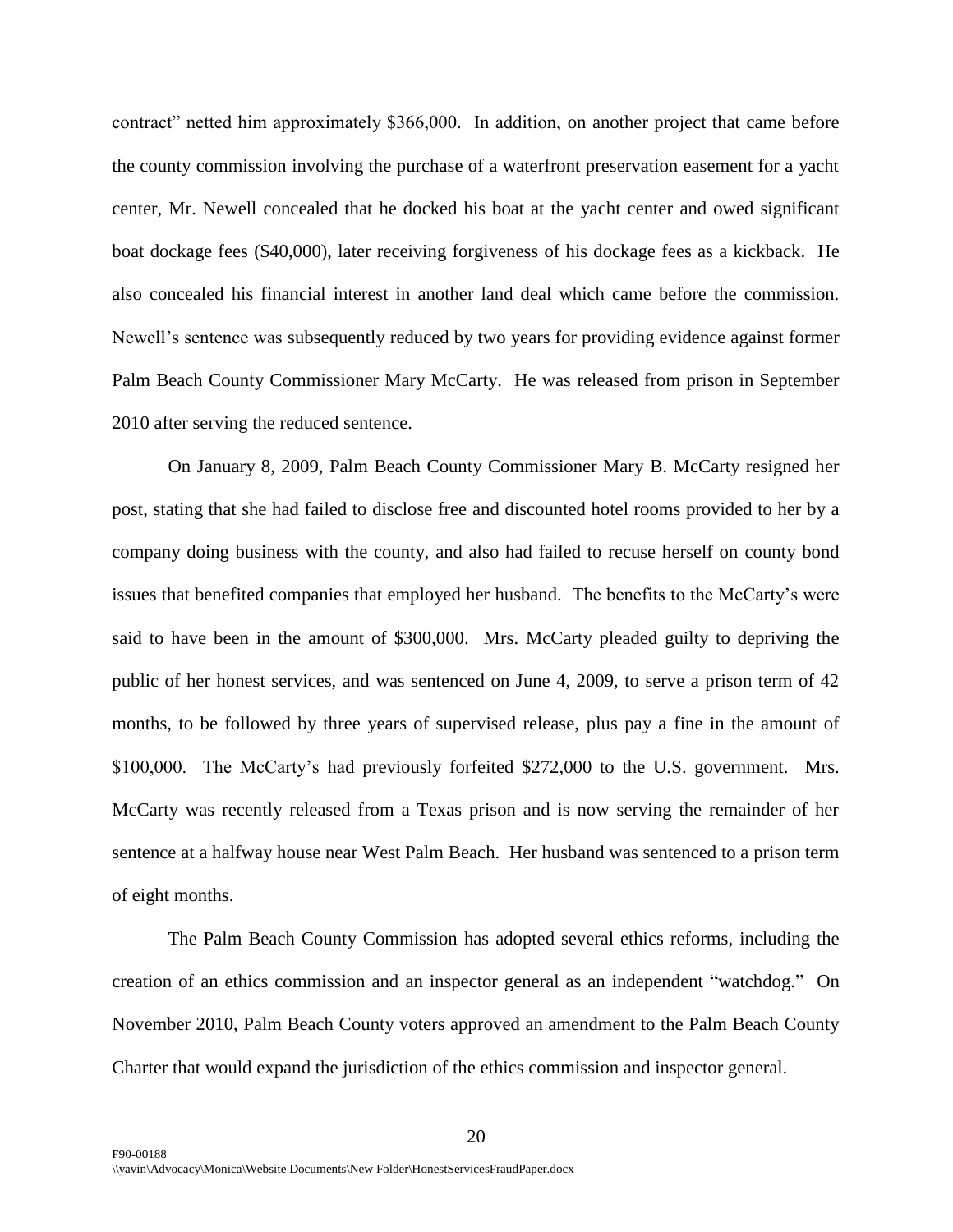On March 17, 2011, "Operation Dirty Water," a sting operation of the Palm Beach County State Attorney"s Office, netted the arrest of thirteen persons on bribery and racketeering charges. Investigators discovered that an engineering contractor gave \$90,000 worth of gifts - including cruises, gift cards, sporting event tickets and jewelry -- to the public employees in exchange for water and sewer contracts with his firm. Those arrested included present and former public utility employees from Wellington, Port St. Lucie, Boynton Beach, West Palm Beach, Delray Beach, Sarasota County, and Palm Beach County. Boynton Beach Utilities Maintenance Manager Anthony Lombardi reportedly received \$600 in gift cards and tickets to a NASCAR race from the engineering contractor. Clifford Beatty, former deputy director of public works for Delray Beach and current deputy director of the Northern Palm Beach County Improvement District, is accused of receiving hunting trips and NASCAR race tickets from the contractor. Rodney Jones, Project Manager at Sarasota County, reportedly received jewelry, Caribbean cruises, and Disney vacations from the engineering contractor.

15. Levy County, Florida. On December 4, 2009, a jury found former Levy County Commissioners William Samuel Yearty and Robert Anthony Parker guilty on charges of one count of conspiracy to commit bribery and one count of bribery, in connection with their offers of approval for real estate developments in exchange for money and other inducements. Yearty was also convicted of one count of knowingly making a false or fraudulent statement to a federal investigator. Parker was sentenced to 6 months of house arrest, 5 years of probation, and 500 hours of community service. Yearty was sentenced to 33 months in federal prison, followed by 3 years of probation, and was fined \$10,000.

16. Dixie County, Florida. On August 6, 2009, former County Commissioners Alton Land and John Lee Driggers, along with retired building and zoning inspector Billy Keen, Jr.,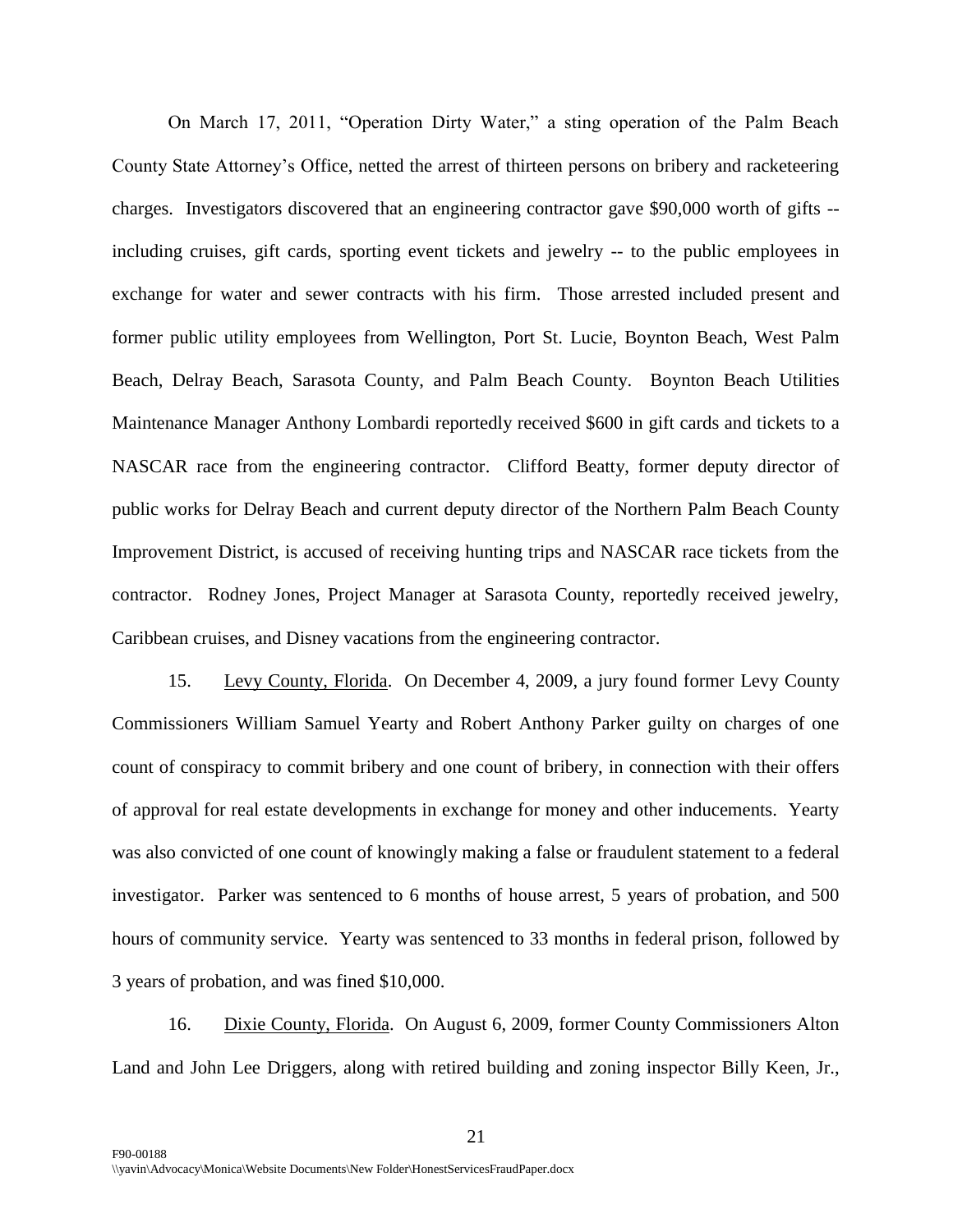were convicted for solicitation of bribes, conspiracy to commit that offense, and lying to federal agents, for accepting money and other inducements to approve rezonings and real estate developments. Keen was also convicted of federal program fraud for obtaining grant funds in his girlfriend's name to renovate his personal home. Keen received a 78-month prison sentence, and was ordered to forfeit a house and pay \$32,010 in restitution. On January 13, 2010, Land and Driggers were both sentenced to 37 months in federal prison.

Two Cross City officials, Councilman Marcellus Dawson and City Superintendent Johnny Miller Green, were convicted on January 8, 2010 of conspiracy and accepting bribes. Greene was also convicted for making false statements to the FBI. The officials allegedly offered their approval of building projects to an undercover agent in exchange for money and other inducements. Dawson accepted \$1,600 and Greene accepted \$600 from the undercover agent. Green was sentenced to 6 months of house arrest, 5 years of probation, and 500 hours of community service. Dawson was sentenced to 27 months in prison to be followed by two years of probation.

On October 9, 2009, former Dixie County Attorney Joseph T. (Joey) Lander was convicted of six felony counts of mail fraud and 11 felony counts of money laundering, for fraudulently requiring developers to pay him personally for performance bonds for developments, plus using his position to entice others to invest in his start-up vitamin business. It is estimated that he pocketed over \$1 million during a period of 18 months. He was sentenced to 87 months in federal prison plus three years probation, ordered to pay a \$50,000 fine and \$1,600 in court costs, and had to forfeit his co-ownership in a local weekly newspaper.

17. St. Johns County, Florida. On July 31, 2009, former St. Johns County Commissioner Thomas G. Manuel pleaded guilty to one count of bribery for taking a \$10,000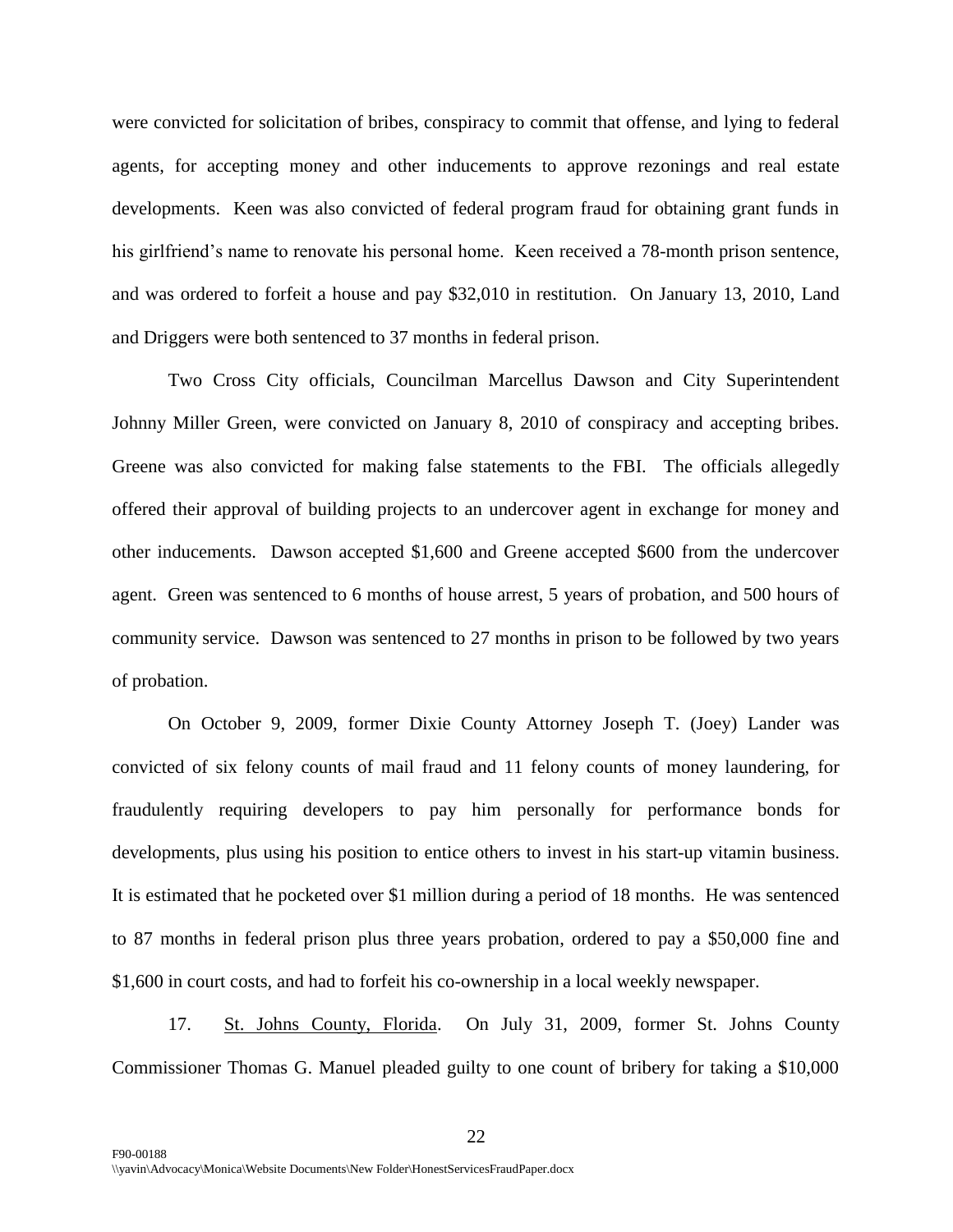bribe from a developer to obtain approvals for a development known as Twin Creeks. According to the Factual Basis filed in this case by the U.S. government, Mr. Manuel met with an attorney for the developer and the developer, and pressured the developer to make charitable donations to various organizations. The attorney and developer informed the FBI of this matter and began recording conversations with Mr. Manual. Mr. Manuel continued to tell the developer to make contributions to various charitable organizations, or the developer"s future business before the County Commission would be in jeopardy. Mr. Manuel subsequently accepted \$10,000 in cash and then \$50,000 in cash from the developer for Mr. Manuel's continued support. After accepting the \$50,000 cash payment, Mr. Manuel was immediately detained by the FBI and the \$50,000 was seized. He was sentenced to 21 months in prison, to be followed by 16 months of house arrest and three years probation.

18. Monroe County, Florida. In 2005 former Monroe County Mayor John L. "Jack" London pleaded guilty to one count of tax fraud for the receipt of a \$29,000 bribe from a lobbyist hired by a real estate developer to help obtain building permits for a Marathon hotel project. The funds were used to satisfy a real estate lien on property London owned in Ireland. As part of his plea Mr. London also agreed to testify in the government's case against former County Attorney James T. Hendrick, who had acted as a conduit between London and the lobbyist. However, prior to the trial of Hendrick, Mr. London died of natural causes. In 2007 Hendrick was found guilty of one count of conspiracy, one count of obstruction of justice, and two counts of witness tampering, and received five years probation. On appeal, the  $11<sup>th</sup>$  Circuit Court of Appeals upheld the convictions but found the sentence to be unreasonable (i.e., not tough enough) and remanded the case for resentencing. On September 11, 2009, Mr. Hendrick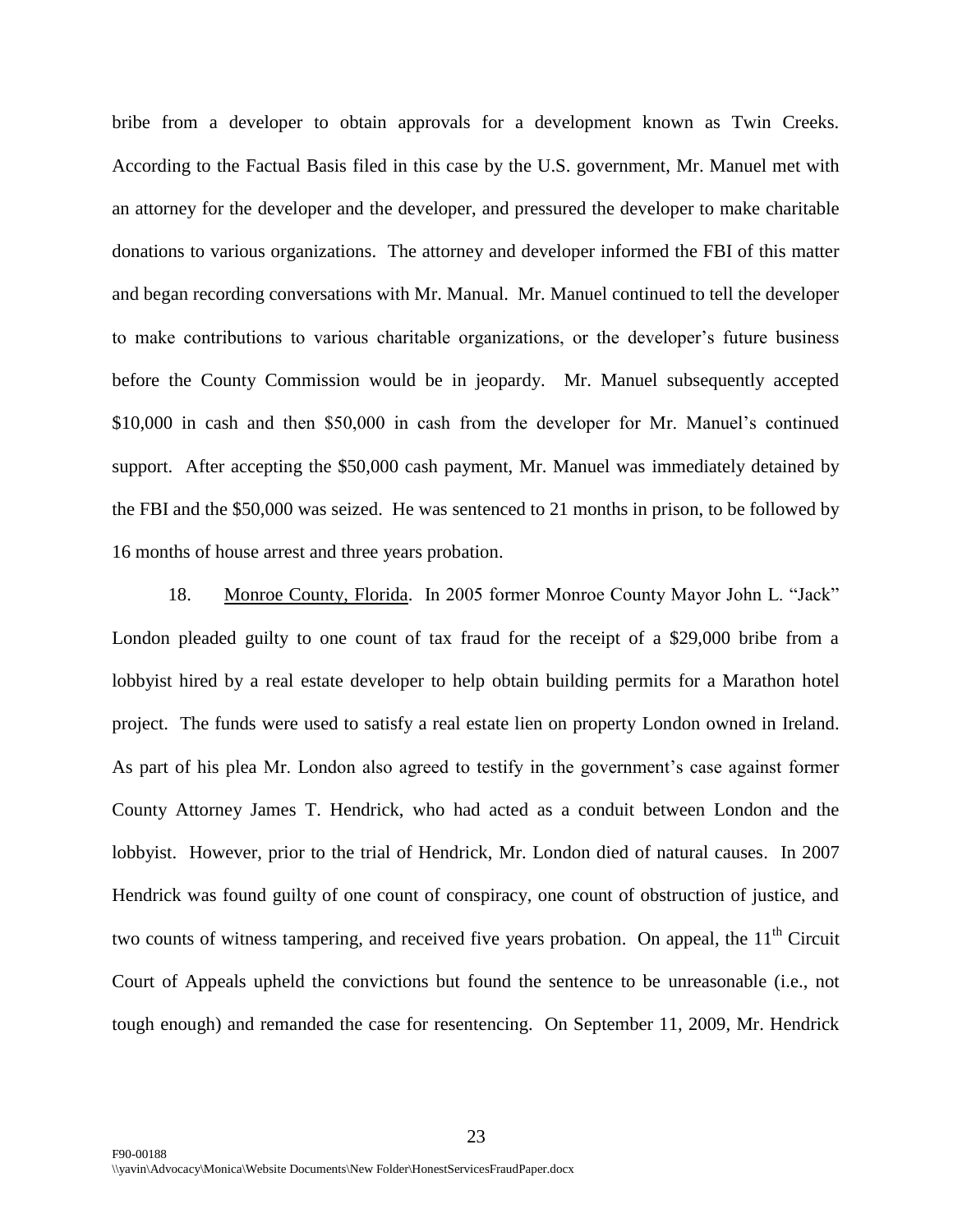was re-sentenced to probation, plus house arrest, a \$50,000 fine, and 1,500 hours of community service.

19. Broward County, Florida. In the early morning of September 23, 2009, three Broward public officials were arrested in a federal sting dubbed "Operation Flat Screen." Broward County Commissioner Josephus ("Joe") Eggelletion was charged with conspiring to launder money and filing a false tax return, for his role in the laundering of more than \$900,000 through a Bahamas bank account. Mr. Eggelletion pleaded guilty to these charges and was sentenced to 30 months in prison. He agreed to cooperate with state prosecutors in the cases involving his co-conspirators.

Broward County School Board member Beverly Gallagher was charged with five counts of honest services fraud, one count of extortion and one count of bribery, for allegedly accepting \$12,500 in cash, boat trips and restaurant meals, to steer school board construction projects to undercover FBI agents posing as subcontractors. She subsequently pled guilty to the charge of bribery and was sentenced to 37 months in prison to be followed by three years of supervised release.

Former Miramar City Commissioner Fitzroy Salesman was also arrested for mail fraud, extortion and bribery, for allegedly receiving \$3,340 to steer two city construction contracts to undercover FBI agents. A videotape showed Salesman accepting cash from the undercover agents. A jury convicted him of two counts of bribery and two counts of extortion under color of official right, but acquitted him of the honest services mail and wire fraud charges. He was sentenced to 51 months in prison.

In 2007, former Broward County Sheriff Ken Jenne, who was also a former state prosecutor and former state senator, was convicted of one count of mail fraud and three counts of

24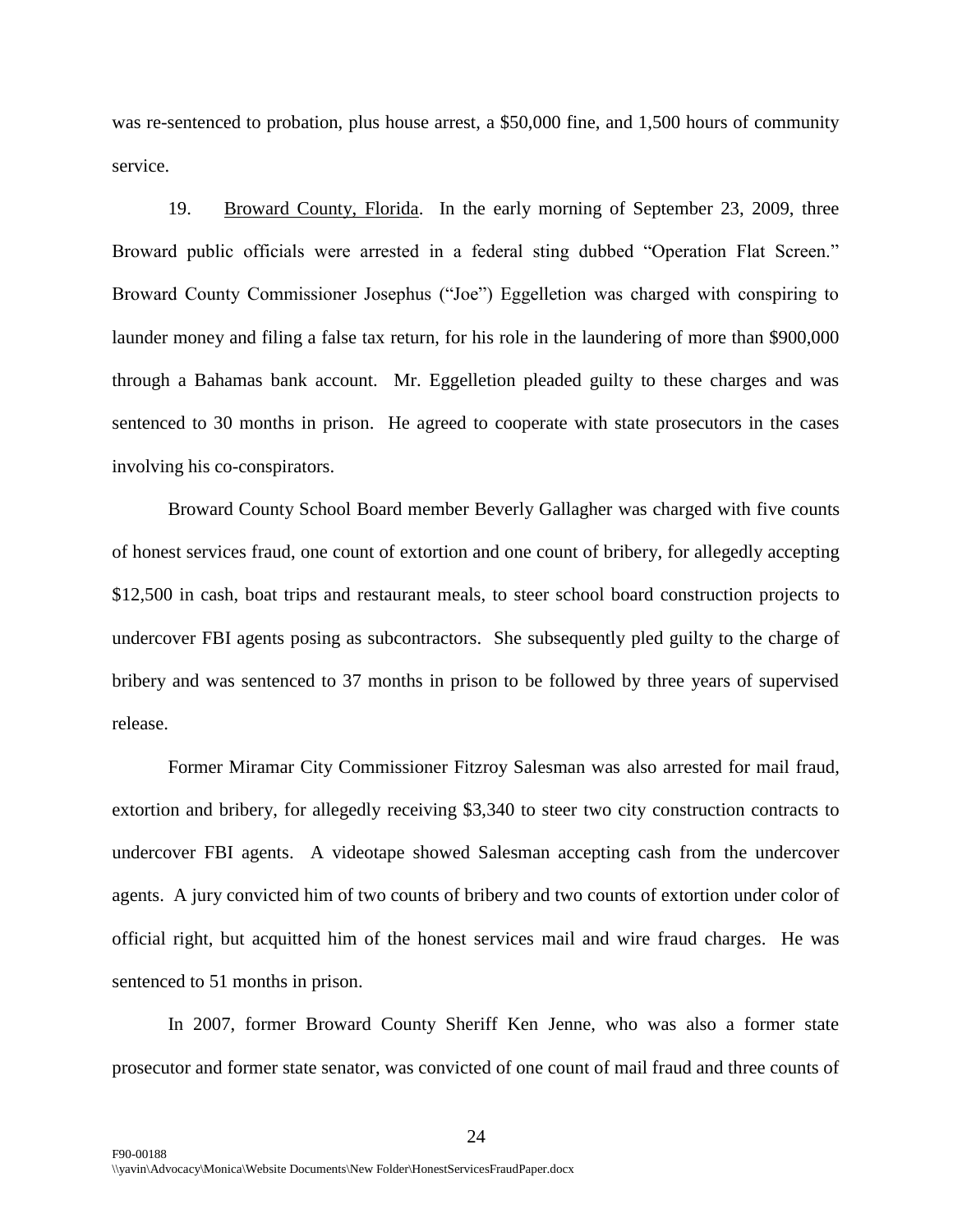income tax evasion, for receiving money and favors from various vendors, including his former law firm. He served 10 months in prison and was ordered to pay a fine and taxes due. He recently lost an appeal before the First District Court of Appeal to restore the state pension he forfeited following his conviction.

In September 2007, former City of Hollywood Commissioner Keith Wasserstrom was convicted on two felony counts of official misconduct for failing to disclose financial ties to a sludge company that won an \$18 million contract with the city. He was sentenced to 60 days in jail and four years probation, which he appealed. A state appeals court recently upheld the conviction.

On July 6, 2010, former Broward County Commissioner Diana Wasserman-Rubin was arrested on seven counts of unlawful compensation in violation of Section 838.016, Florida Statutes, for voting on several grant applications that were written by her husband, a grant writer. Approval of the grant applications resulted in bonuses of \$45,000 being paid to her husband. At other times she abstained from voting on the properties affected by the grants, but she did not state that she had a voting conflict, nor did she file Form 8B (Memorandum of Voting Conflict) as required by Section 112.3143, Florida Statutes.

On October 4, 2010, Broward County School Board Member Stephanie Kraft was charged with unlawful compensation, bribery, official misconduct, and conspiracy to commit unlawful compensation/bribery, in connection with helping a developer to reduce his development fees for a building project by more than \$500,000. Kraft's husband, Mitchell Kraft, also faces charges. It is alleged that the developer paid Mitchell Kraft to sway Stephanie Kraft, and pursuant to Mitchell Kraft's influence, Stephanie Kraft placed the developer's request for a reduction in development fees on the School Board"s agenda.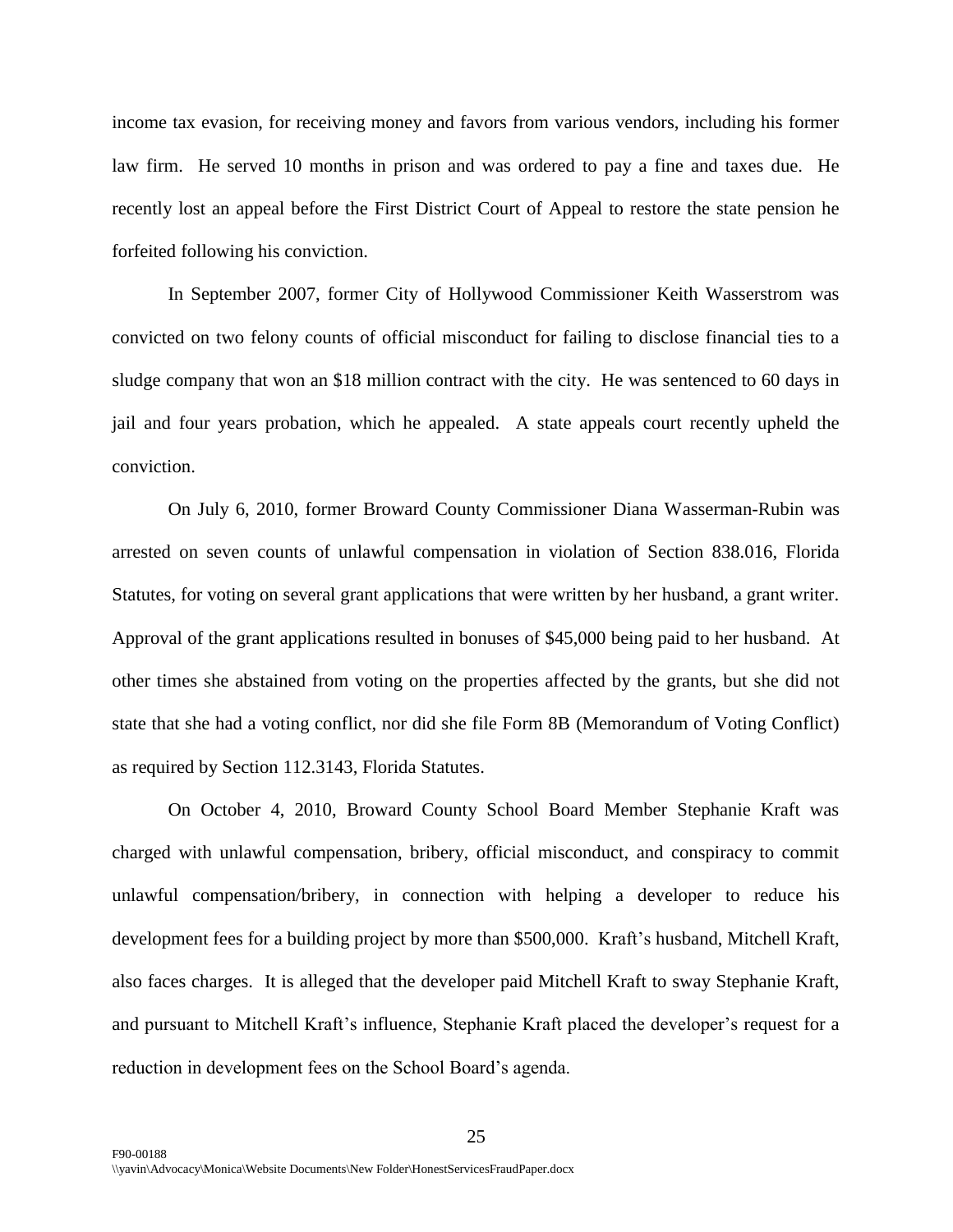In June of 2010, City of Tamarac Commissioner Patricia Atkins-Grad was arrested on charges of allegedly accepting \$6,300 from developers in exchange for voting in favor of their developments.

Former City of Tamarac Deputy Mayor Marc Sultanof was charged on November 2, 2010, with three counts of official misconduct, one count of bribery, one count of unlawful compensation, and one count of conspiracy to commit unlawful compensation, for allegedly accepting \$30,000 from two developers in exchange for voting in favor of their developments.

In 2010, the Broward County Commission adopted a more stringent code of ethics. The new code prohibits county commissioners as well as county staff from accepting gifts of any value from lobbyists, employers of lobbyists, vendors, or contractors of the county. This means that items as small as a mint or a cup of coffee cannot be accepted from lobbyists or vendors. In addition to the gift ban, county commissioners and staff must keep a disclosure log, which will be available online, of all contact with lobbyists. The code of ethics will be enforced by an inspector general, who will be hired in 2011.

20. Miami. On November 13, 2009, Miami Commissioner Michelle Spence-Jones was charged with grand theft of the second degree for allegedly funneling \$50,000 in grant funds to a family business. She was subsequently charged on another second degree grand theft charge, as well as a bribery charge, for allegedly accepting money for her vote on an ordinance to change the name of a street. In March of 2011 a jury acquitted her of the charges.

On November 13, 2009, Miami Commissioner Angel Gonzalez was charged with a misdemeanor count of exploitation of public position for orchestrating his daughter"s employment at a construction company without her actually having to report for work. Earlier in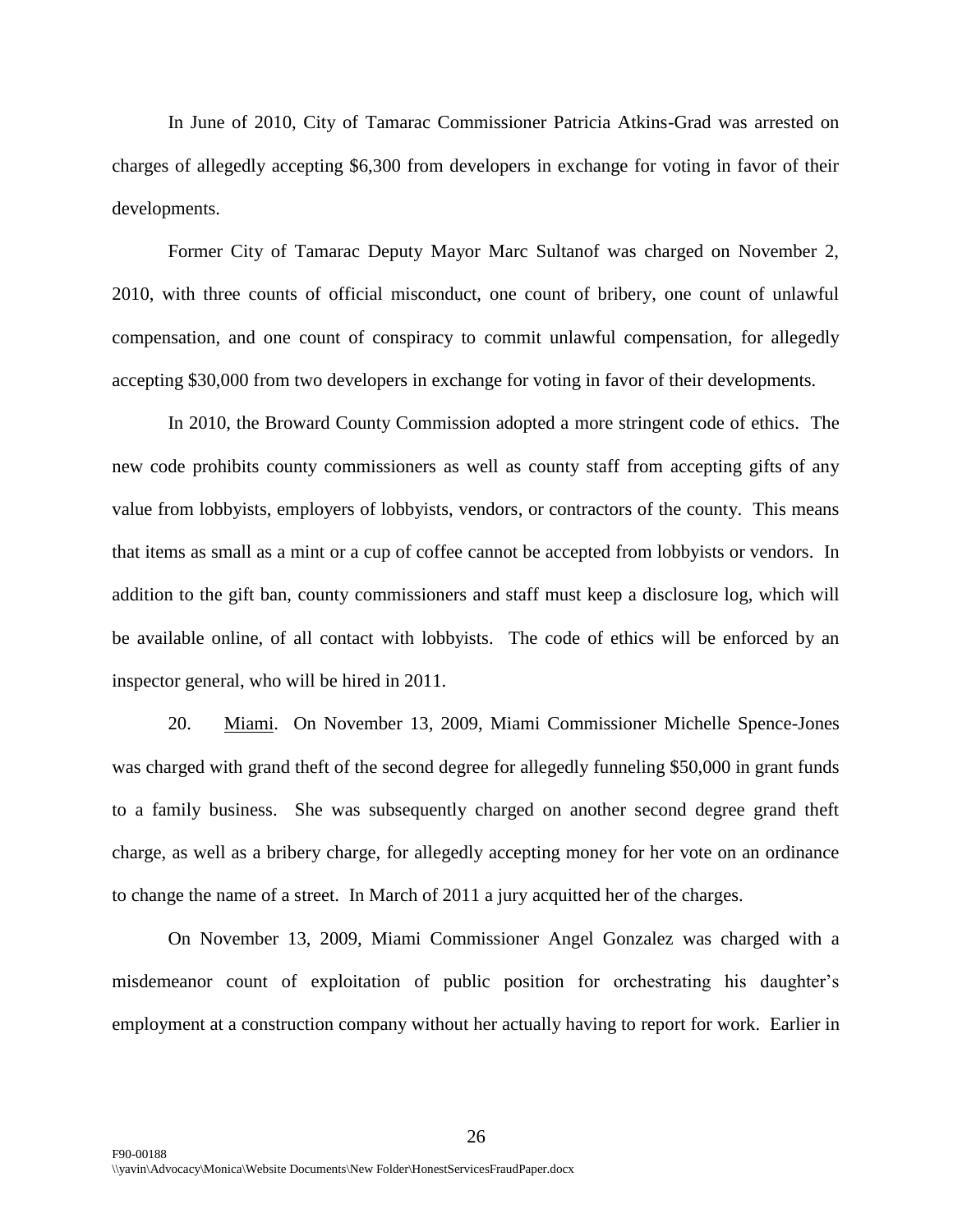the year Gonzalez was cited for failing to report \$135,000 in rental income on his financial disclosure forms, but he amended the forms and paid a \$2,500 fine.

On November 30, 2009, City of West Miami Mayor Cesar Raul Carasa was charged with two counts of exploitation of official position, relating to his use of a city-issued cell phone to make personal long distance phone calls to the Dominican Republic and other locations outside the United States in excess of \$70,000.

21. Orange/Osceola County, Florida. Since 2001, the Government Accountability Unit of the Orange/Osceola State Attorney's Office has investigated nearly 50 public officials, political candidates and consultants, for public corruption and election law violations. Most of the cases were dropped, but three did result in guilty verdicts.

On April 27, 2010, Orange County Commissioner Mildred Fernandez was arrested by the Florida Department of Law Enforcement. She was subsequently indicted on 14 counts, for allegedly committing bribery and grand theft, and for accepting illegal cash campaign contributions to her mayoral campaign, in exchange for agreeing to push building projects through the Planning Department. Her case is expected to go to trial in May 2011.

In 2006, Ernest Page, a former Orlando City Commissioner, was convicted of bribery and corruption, for allegedly threatening to stop a condominium conversion project if the developers did not include him in the deal. He was sentenced to 3-1/2 years in prison.

In 2006, Robert M. ("Bob") Day, the former Osceola County Property Appraiser, was sentenced to six months in county jail following his conviction of felony grand theft. He allegedly utilized county employees to work on his re-election campaign and to perform repairs to his home while on county time.